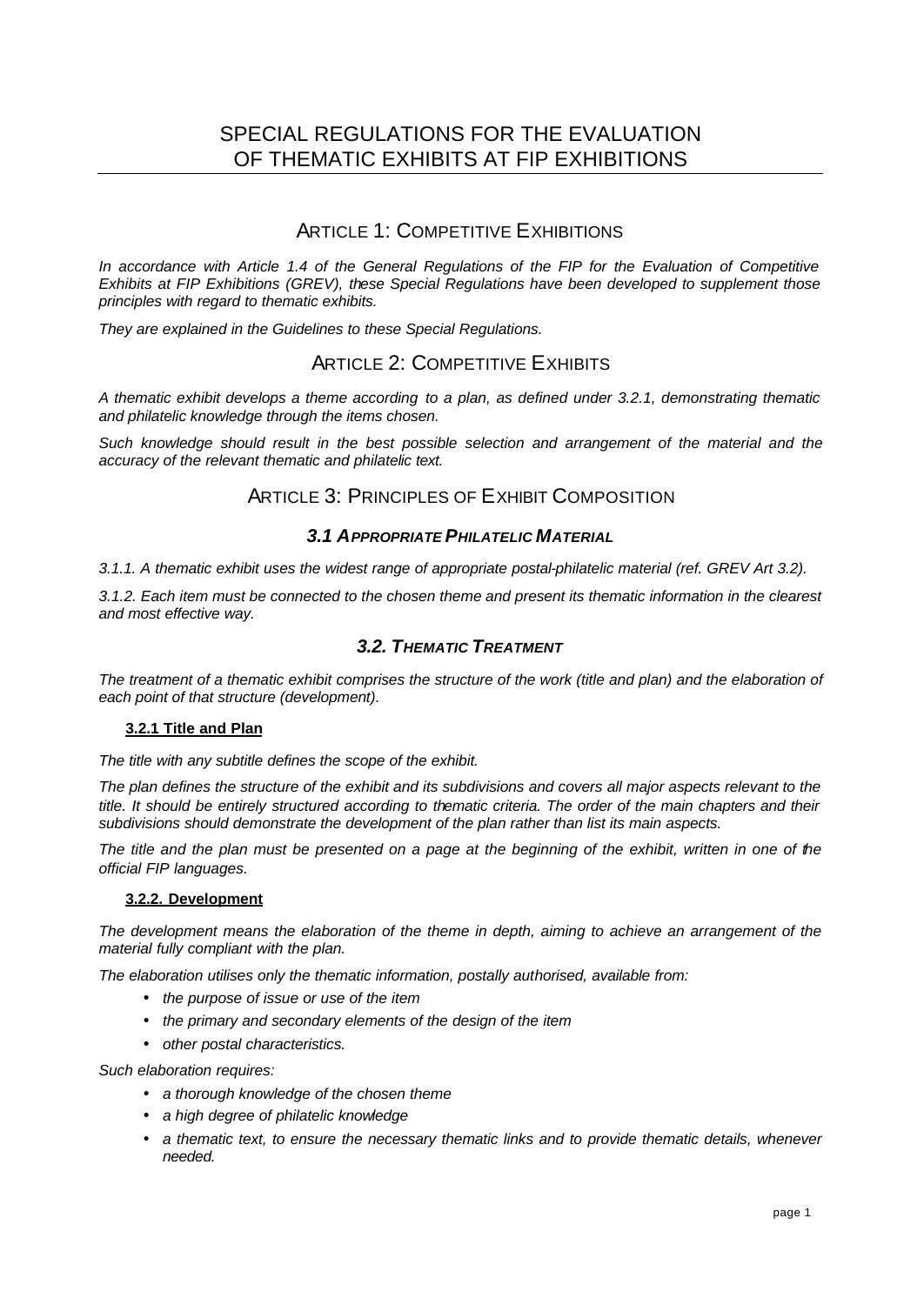## **3.2.3 Innovation**

*Innovation is shown by the* 

- *introduction of new themes, or*
- *new aspects of an established or known theme, or*
- *new approaches for known themes, or*
- *new application of material.*

*Innovation may refer to all components of Treatment.*

## *3.3 QUALIFICATION OF PHILATELIC MATERIAL*

*The connection between the philatelic material and the theme must be clearly demonstrated, when it is not obvious.*

## ARTICLE 4: CRITERIA FOR EVALUATION

*The general criteria, as specified in GREV Art. 4, are adapted to the peculiarities of the thematic class.* 

### **4.1. Thematic Treatment**

*Treatment will be evaluated according to the title and the plan, the development, and the innovation shown in the exhibit.*

*4.1.1. The title and the plan will be evaluated considering the:*

- *consistency between the plan and the title*
- *presence of the plan page*
- *adequacy of the plan page*
- *correct, logical and balanced structure (divisions and subdivisions)*
- *coverage of all major aspects necessary to develop the theme.*

*4.1.2. The development will be evaluated considering the:*

- *correct assembly and positioning of the items in conformity with the plan*
- *connection between the items and the thematic text*
- *depth, shown through connections, cross references, ramifications, causes and effects*
- *balance, by giving to each thematic point the importance corresponding to its significance within the theme*
- *elaboration of all aspects of the plan.*

*4.1.3.Innovation will be evaluated according to Art. 3.2.3.*

### **4.2. Knowledge, Personal Study and Research**

*The criterion for Knowledge, Personal Study and Research requires the evaluation of the thematic and philatelic aspects of the exhibit.*

*4.2.1 Thematic Knowledge, and its related Personal Study and Research will be evaluated considering the*

- *appropriateness, conciseness and correctness of thematic text*
- *correct thematic use of the material*
- *presence of new thematic findings for the theme.*

*4.2.2 Philatelic Knowledge, Personal Study and Research will be evaluated considering the*

- *full compliance with the rules of postal philately*
- *presence of the widest possible range of postal-philatelic material and its balanced use*
- *appropriateness of postal documents*
- *appropriateness and correctness of philatelic text, when required*
- *presence of philatelic studies and related skilful use of important philatelic material.*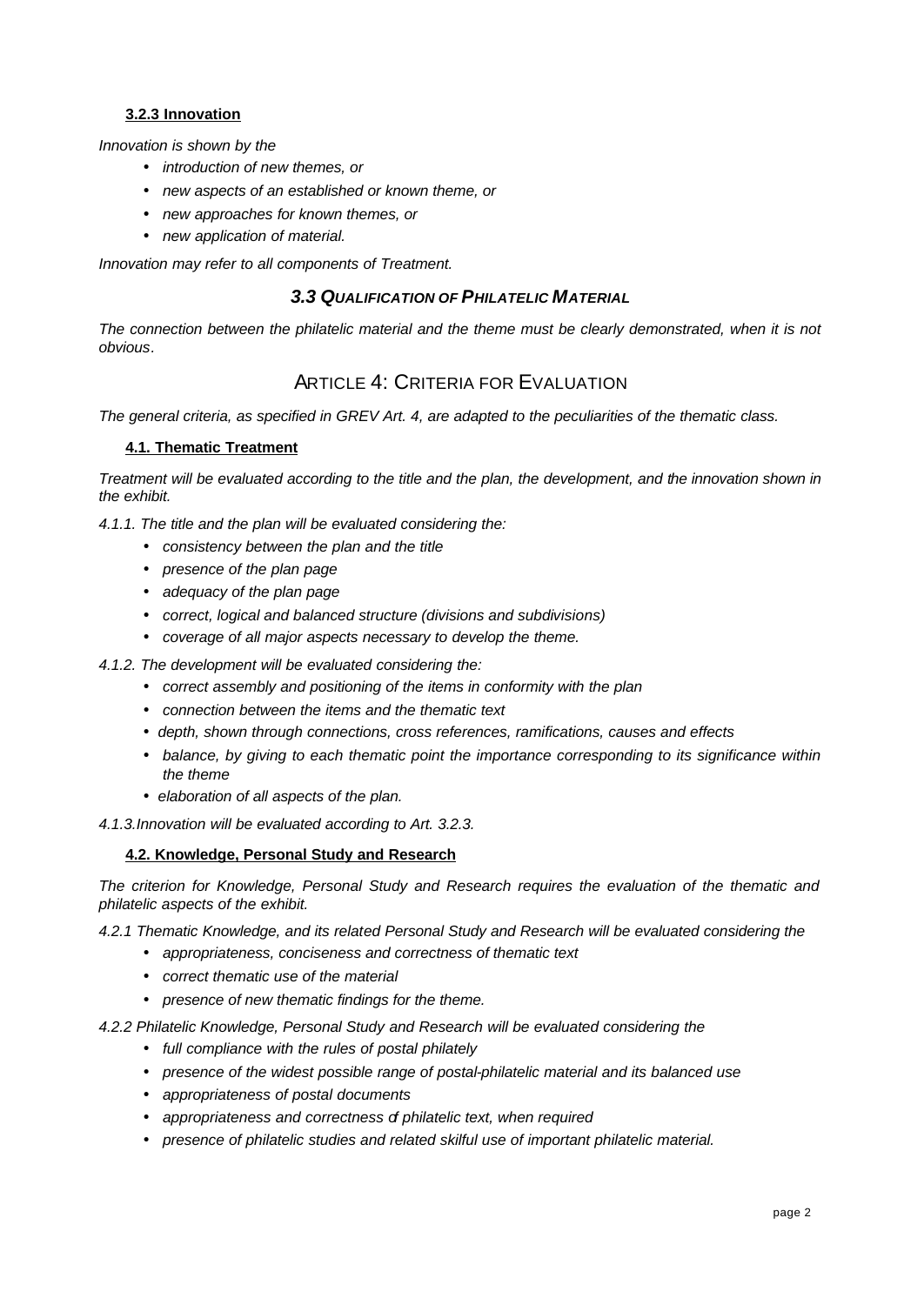### **4.3 Condition and Rarity**

*The criteria of "Condition and Rarity" require an evaluation of the quality of the displayed material considering the standard of the material that exists for the chosen subject, the rarity and the relative difficulty of acquisition of the selected material.*

### **4.4 Presentation**

*The criterion of "Presentation" requires an evaluation of the clarity of display, the text as well as the overall aesthetic balance of the exhibit.* 

# ARTICLE 5: JUDGING OF EXHIBITS

*5.1. Thematic exhibits will be judged by the approved specialists in their respective field and in accordance with the section V, Art. 31 to 46, of the GREX (ref.: GREV, Art. 5.1).*

*5.2. For thematic exhibits, the following relative terms are presented to lead the Jury to a balanced evaluation (ref.: GREV, Art. 5.3).*

| <b>Treatment</b>                       | 35  |    |
|----------------------------------------|-----|----|
| Title and Plan                         |     | 15 |
| Development                            |     | 15 |
| Innovation                             |     | 5  |
| Knowledge, Personal Study and Research | 30  |    |
| <b>Thematic</b>                        |     | 15 |
| Philatelic                             |     | 15 |
| <b>Condition and Rarity</b>            | 30  |    |
| Condition                              |     | 10 |
| Rarity                                 |     | 20 |
| <b>Presentation</b>                    | 5   |    |
| Total                                  | 100 |    |

# ARTICLE 6: CONCLUDING PROVISIONS

- *6.1 In the event of any discrepancies in the text arising from translation, the English text shall prevail.*
- *6.2 The Special Regulations of the FIP for the Evaluation of Thematic Exhibits at FIP Exhibitions (SREV) were approved at the 66th FIP Congress on October 14, 2000 in Madrid. They take effect immediately following* closure of Congress.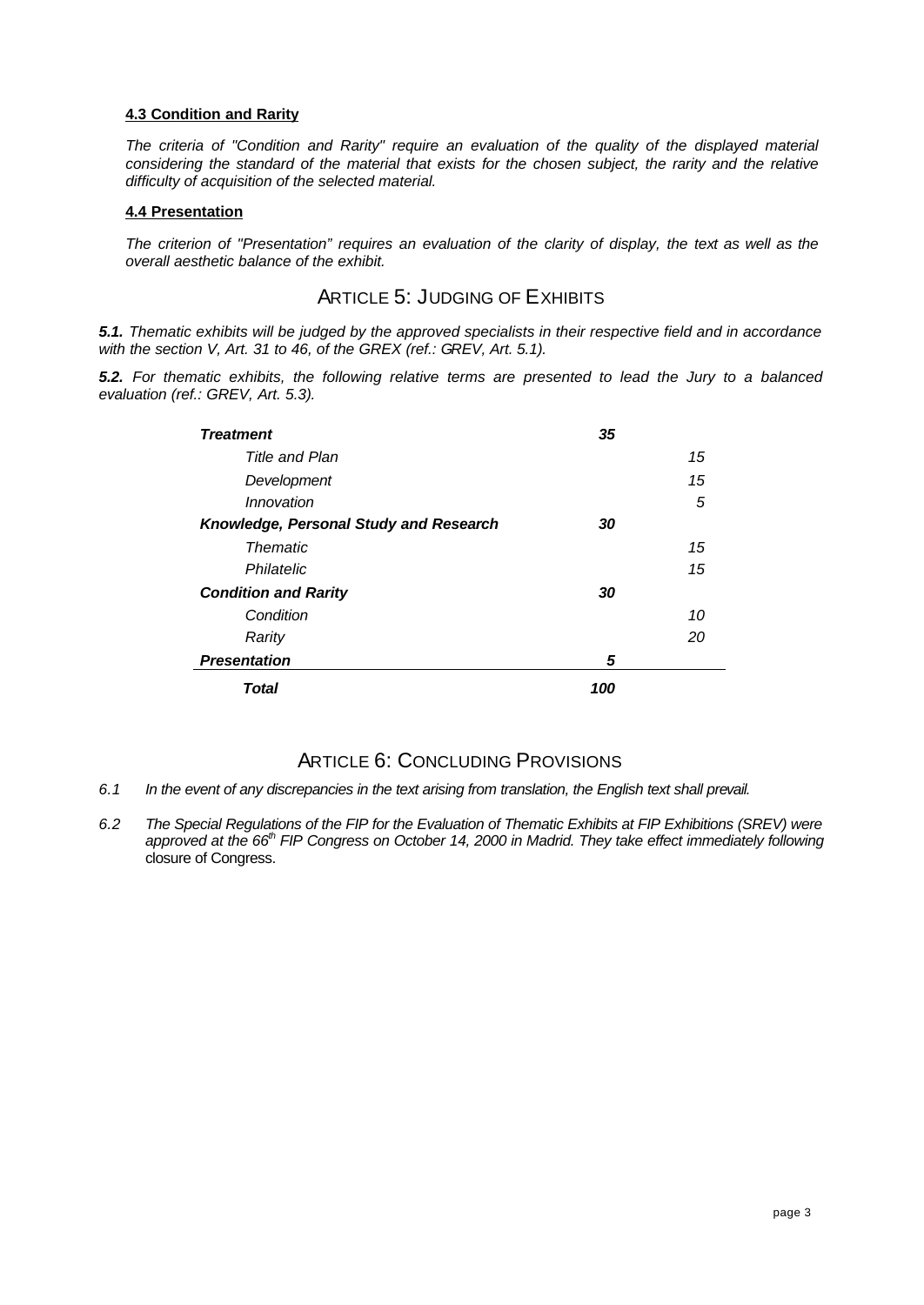### **GUIDELINES FOR THE EVALUATION OF THE EXHIBITS OF THEMATIC PHILATELY**

# INTRODUCTION

# ARTICLE 1: COMPETITIVE EXHIBITIONS

These Guidelines have the objective of guiding collectors to assemble an exhibit and jurors to evaluate it according to the principles of the General Regulations for the Evaluation of Competitive Exhibits at FIP Exhibitions (GREV) and the Special Regulations for the Evaluation of Thematic Exhibits (SREV).

# ARTICLE 2: COMPETITIVE EXHIBITS

The pages exhibited ought to:

present the chosen theme as a whole, or

show in depth specific sections of the collection without losing the coherence and the continuity of the chosen theme. In this case it may be necessary to adapt the plan page (see 3.2.1 below) to suit the exhibit.

# ARTICLE 3: PRINCIPLES OF EXHIBIT COMPOSITION

## *3.1 APPROPRIATE PHILATELIC MATERIAL*

Appropriate postal-philatelic material is that which, for the purpose of transmitting mail or other postal communications, has been issued, intended for issue, or produced in the preparation for issue, used, or treated as valid for postage by governmental, local or private postal agencies, or by other duly commissioned or empowered authorities.

Appropriate postal-philatelic material has the following characteristics:

### **Type of material:**

postal franking items (stamps, stamp booklets, postal stationery, franking meters, computer vended postage e.g. FRAMA labels, etc.) and their modifications (e.g. overprints, surcharges, and punch-perforations, as shown by "perfins"). However modified items are not to be included if the modification distracts from the original theme (e.g. by making it no longer visible); they may be used for the theme(s) related to the modification.

postal cancellations (ordinary, slogan, commemorative and other special postmarks)

stamps, cancellations, marks and/or cards indicating a postage privilege (e.g. authorities, military)

other items used in the postal operations, such as registration labels, postal route labels and markings, supplementary labels or markings (e.g. censorship, disinfection, crash mail), mail delivery dockets, reply coupons, forwarding agents markings, postal automation markings and labels, etc.; where applicable, these items should be on the relevant document.

items "intended for issues, or produced in the preparation for an issue", e.g. sketches, proofs

#### varieties and errors

revenue stamps. They are admitted as long as they are postally used or have postage validity. Revenue stamps for fiscal purposes are admitted in exceptional cases, when they are the only mean to describe an important thematic point. .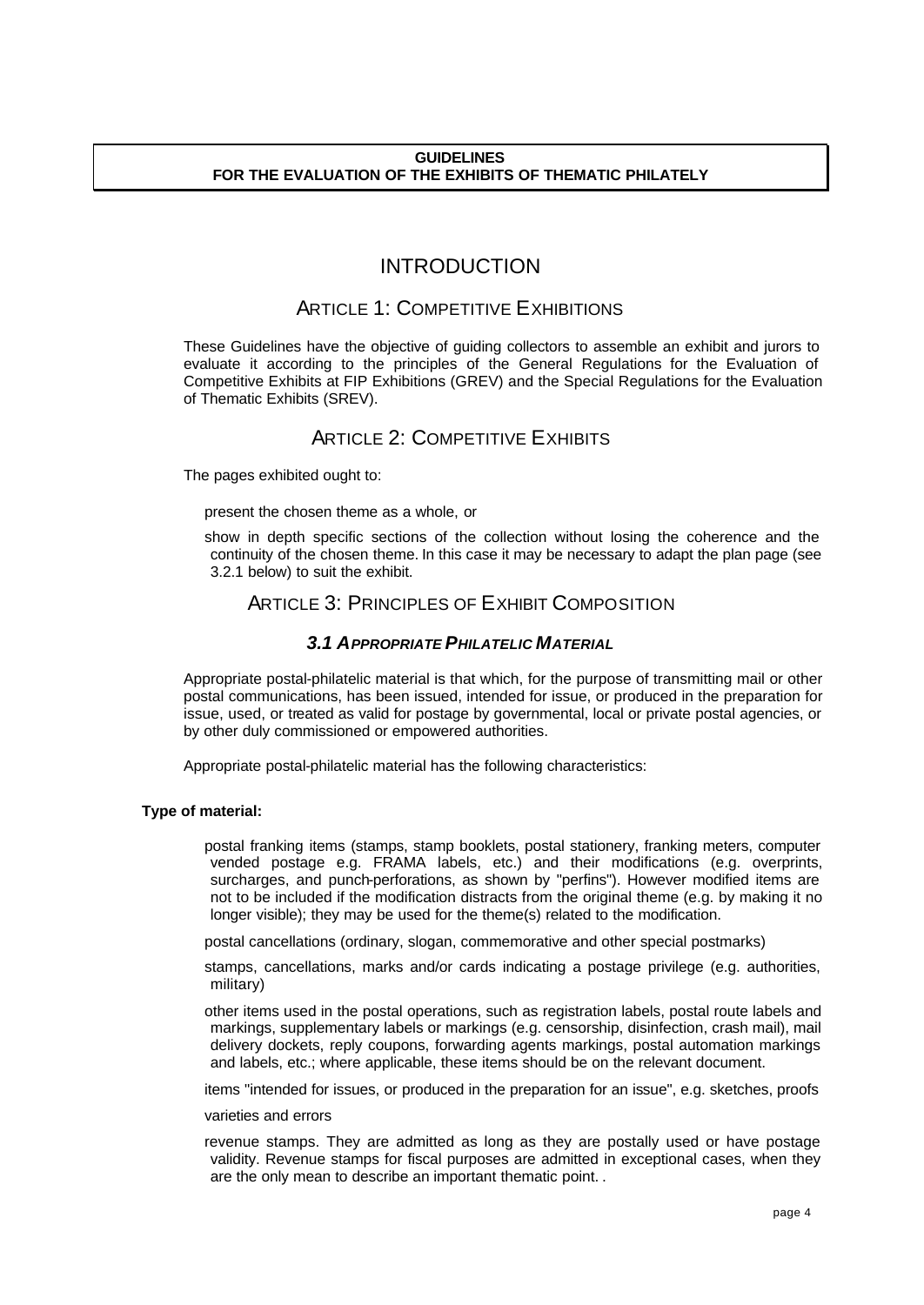#### **Time frame:**

postal material from the pre-stamp era, through the classic period, to the present day.

#### **Postal Services:**

in addition to the normal transmission of mail, specific types, e.g. (postage free) service- and military- post (including Airgraphs and V-mail); maritime, railway, and air mail of any type; prisoner-of-war and concentration camp mail; packet, parcel post and freight post

postal payment service

private post, authorised or tolerated by the official authorities, or active in total absence of an official post.

Under "other postal communications" are included other forms of postal services, like pneumatic post, telegrams, electronic mail (i.e. message sent electronically to a Post Office where it is printed out and delivered to an addressee), etc.

#### **Inappropriate Material**

The following items are inappropriate:

- fantasy issues from non-existent postal territories, issues of exiled governments or organisations without postal services
- private additional cancellations applied by a sender or a supplier before mailing the documents
- picture postcards, unless they are postal stationery produced by a Postal Authority
- private additional prints on postal stationery (also known as "repiquages")
- administrative marks (not postal), when they do not give any postal privilege
- private decorations on envelopes and cards
- private vignettes (advertising labels), whatever the purpose of their use.

#### **Border-line material**

The variety of postal services and regulations in different countries and their evolution over time make it impossible to define a list encompassing all possible situations. Some items only follow to a certain extent the above definitions of appropriate or inappropriate material; therefore they should be used mainly when no other material is available to describe a specific thematic detail. When included in the exhibit, they should always be supported by a thorough philatelic justification.

Items belonging to the specific philatelic culture of a theme, a country or a region can be tolerated as much as they are justified and their number is proportional to the degree of elaboration of the exhibit.

#### **Thematic Information**

The thematic information is derived

- directly from the purpose of issue (or of use) or the design of an item, or
- indirectly as a result of a deeper analysis that enables the use of items that, at a first glance, do not show any connection with the theme.

Thus the thematic information can be drawn from:

the purpose of issue:

- those which follow changes in political situations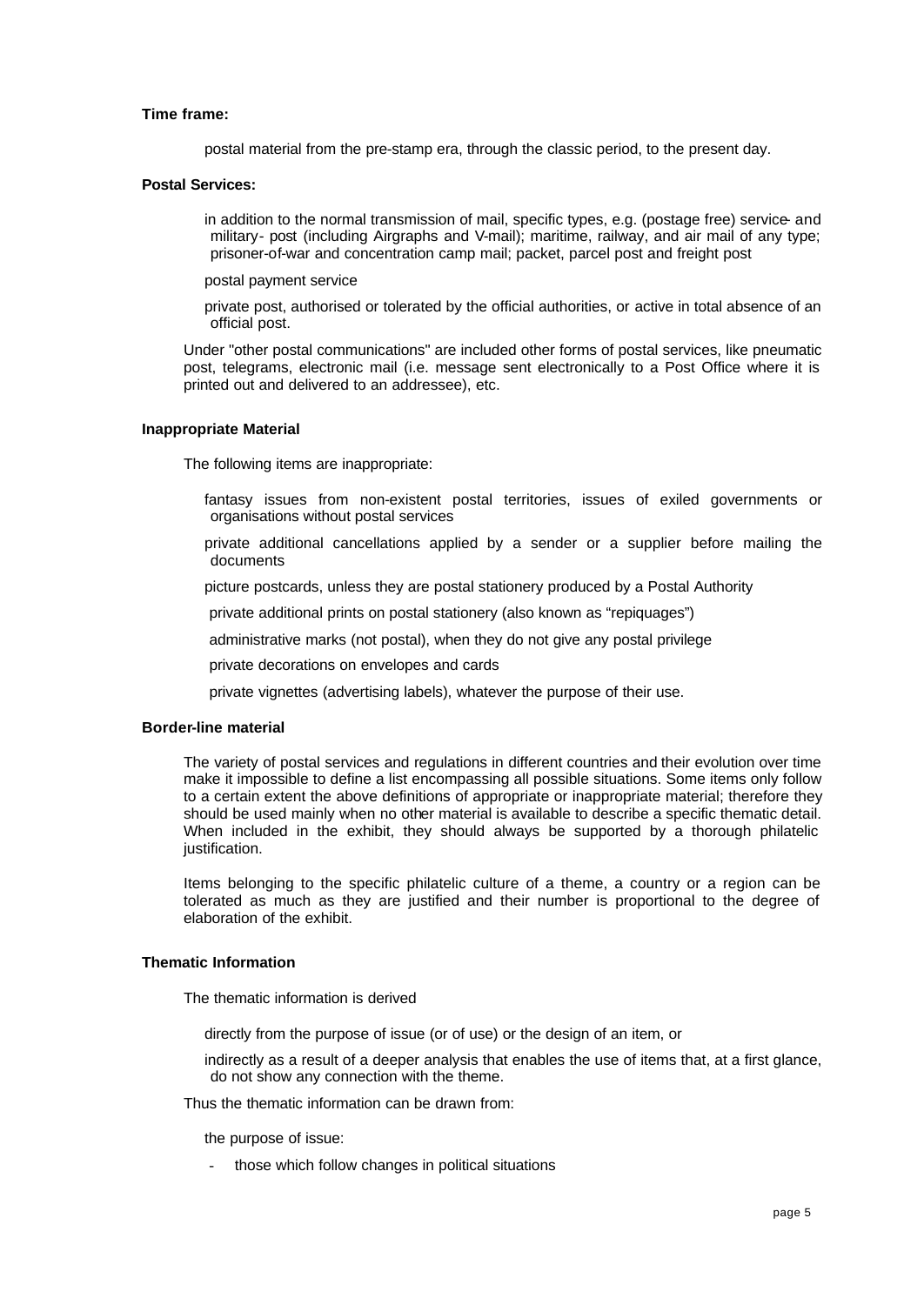those which document a particular period.

and, in addition to the primary and the secondary design of the item, from:

- the text, art style of illustration and similar peculiarities
- the material on which the item is printed e.g. granite (silk thread) or banknote paper, war maps
- the watermark design and the perforation (e.g. "perfins")
- the text or illustration of margins, gutters, tabs, cover and interleaving of booklets, etc.
- functions of the postal service, which have a thematic significance (e.g. railway, telegraph, newspaper stamps, official service postal stationery, pigeon post).

The thematic information described above must be:

initiated by the postal service, or

introduced or added by the postal service (e.g. advertising appendices, marginal descriptions, postal stationery illustrations), or

approved by the postal service (e.g. postal stationery to private order).

Printing or surcharges added privately after the sale of the items do not fulfil this requirement.

Generic cancellations can be used because of the specific meaning of a place name, or of the reason a place exists. Alternatively, they must contain adequate thematic information (e.g. advertising text, illustration), in addition to the data concerning the place and/or the date. A postmark, even if of the pre-philatelic period, does not document the birthplace of a person. Also the postmark date and place, when related to a special event which happened on the same date and place, is relevant only if other thematic elements concern the theme or it has a specific thematic significance from a postal history standpoint; in the latter case it should only be used when it refers to an important detail of the theme.

Sender and addressee data represents insignificant information, unless the document shows a special postal privilege (e.g. reduced or free postage) as a result of the position, condition or status (e.g. military, government or other official mail) of one of the parties. The indication of reduced (or free) postage or the service postmarks, or equivalent markings of the postal route, provide sufficient evidence. In some instances sender and/or addressee data may be helpful as complementary thematic information, in combination with the postal elements of the document.

The information made available by vignettes (i.e. pictorial labels), marks, cachets and decorative overprints of private origin (i.e. not postally authorised) should not be used for the thematic development. In exceptional cases, where no other material exists, these items can be considered as a part of the document as long as they are relevant to describe a specific postal route or they present a significant thematic connection.

## *3.2. THEMATIC TREATMENT*

In thematic philately the concept defined by the GREV is represented by the plan.

The plan and the development represent the two aspects of an interlaced process, based on personal study and research by the collector on both the theme and the material. A deeper knowledge of the theme enables one to increase the number of facts and details and to look for additional items to illustrate them. A better knowledge of the material allows one to identify new pieces, which often must be justified through further study of the theme, which could result in a more elaborate plan.

### **3.2.1 Title and Plan**

The title and the plan represent a meaningful entity and reflect the specific characteristics of the chosen theme. Hence, different titles originate different plans.

If an exhibitor decides to show a self-contained section of his/her collection, the plan and the title of the exhibit must be consistent with that section.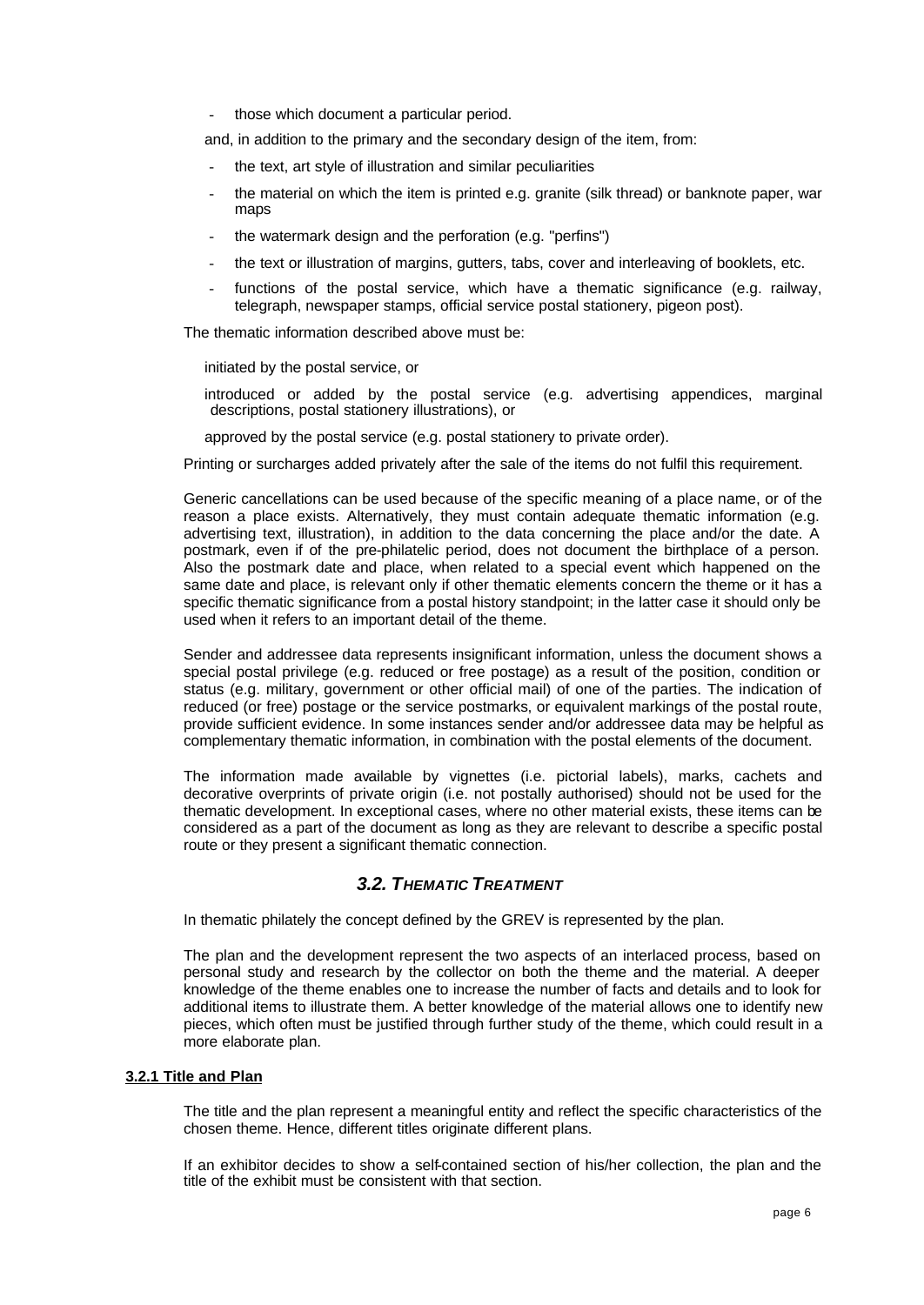The title represents the synthesis of the work. Therefore the title and the contents of the pages have to match and the sequence of the philatelic items mounted on the pages should give the full details of the story stated in the title. Boosting titles to make the exhibit more attractive can be misleading if they deviate from the concept developed in the pages.

The plan provides a clear and intelligible insight into all major aspects of the theme. It may:

be freely chosen in order to make the synthesis of a theme or an idea, or

derive naturally from the theme.

The structure may follow a time-related classification (historical, evolutionary), or subject-related criteria (scientific, systematic, organisational, economic, etc.), or other criteria. For instance, themes related to Organisations and Institutions (e.g. Red Cross, League of Nations, Council of Europe), repetitive events (e.g. Stamp Days, Olympic Games), etc. can be subdivided according to their structure, type of organisation, and individual events following thematically time- or place-related classifications.

Themes developed within an organisational or chronological framework should clearly show the historical background, the aims, tasks, results and effects of the activities of such organisations or events. The plan consists only of thematic divisions and subdivisions, with no generic chapters (e.g. "Miscellaneous", "Appendix"). Subdivisions by date of issue, issuing country, type of material (e.g. "Meters", "Postal stationery"), or purpose of issue (e.g. "Anniversaries") are to be avoided. Such items are best used according to their thematic information. The same applies to special philatelic studies (ref.: 3.2.3).

The plan is supposed to present a logical order allowing the study of the entire exhibit without disturbing breaks between the different chapters. Ideally the beginning of the following chapter has a logical link with that preceding. This helps to create an interesting story instead of an unconnected "list of contents".

An effective plan covers the largest scope compatible with the title. In this respect, unless specifically stated in the title, the plan should not be limited by time or by geography, as far as the chosen theme allows it.

The different chapters should have a good balance, according to their relative thematic weight within the scope of the theme as defined by the title rather than by the quantity of material available.

The construction of an innovative plan is considered a prerequisite for an innovative development.

#### **The Plan Page**

The plan page comprises all major subdivisions of the plan; finer and more detailed subdivisions are presented, in principle, only on the individual pages. The plan cannot be replaced by a literary description or by a generic introductory statement.

An adequate plan page will ensure that the public and the jurors do not have to "reconstruct" the plan by browsing through the pages of the exhibit. The obvious difficulties caused by having to do so might be reflected in the understanding and the evaluation of the exhibit.

A numerical classification (e.g. decimal, legal systems) may be used if it helps to make the exhibit easier to understand. It should be limited to major divisions of the plan. Experience has shown that a two/three digits/letters system is sufficient.

In addition to the plan page, an introductory title page may highlight the theme.

The official FIP languages in which the title, the plan and any other introductory statement have to be presented are English, French, German, Russian, and Spanish.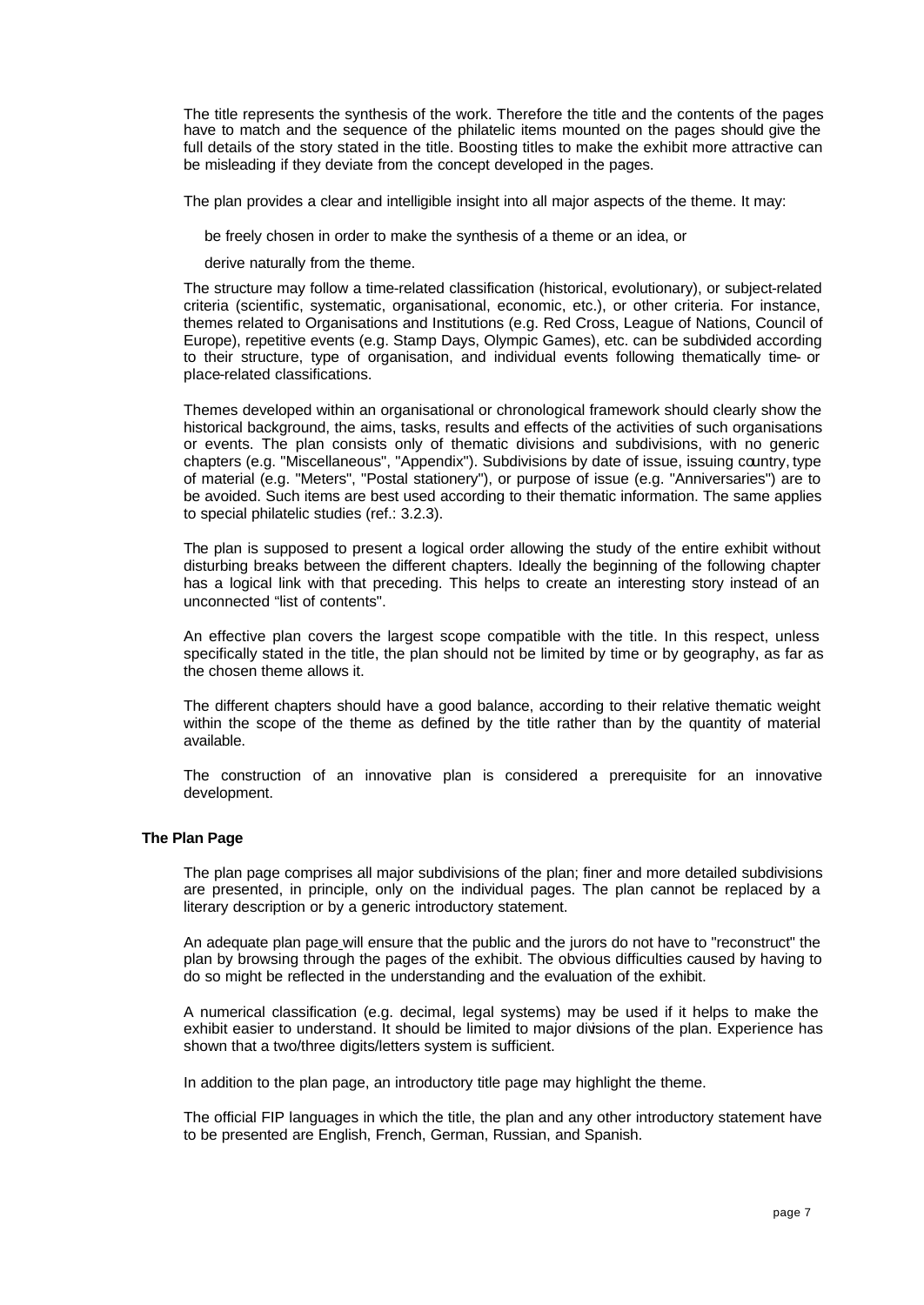### **3.2.2. Development**

The analysis of both the theme and the appropriate material, based on a thorough thematic and philatelic knowledge, is a prerequisite for the best possible thematic development. This enables the skilful selection of each item and its correct positioning and sequence, as well as a connecting description. This is necessary to ensure a proper understanding of the relationship between the item and the theme.

This is shown by:

the selection of the most suitable items for each thematic detail described.

the balanced utilisation of the items according to the significance of the thematic detail they support. The number of philatelic items available for the same detail should not be the basis for their inclusion.

the accurate thematic arrangement of the items shown on the same page according to the sequence of the "story". The correct sequence takes priority over the best appearance of the page.

Therefore, the simple classification of the philatelic pieces related to a subject is necessary but not sufficient to achieve an advanced degree of elaboration.

### **The Thematic Text**

The thematic text:

illustrates the logical sequence of the development, by connecting the items shown. A good connection is effective and concise, without unnecessary information. This requires that the text be fluid enough to demonstrate the thread of the development.

explains the thematic qualification of an item, if required (Ref. 3.3 below)

gives appropriate information of the thematic details of stamps and documents.

Any thematic explanation has to be closely related to the material shown, and any given statement must be covered by thematically appropriate philatelic items, otherwise it weakens the thematic development.

Even if FIP languages are not compulsory for thematic and philatelic text, exhibitors who intend to show frequently at international exhibitions are strongly advised to present their exhibit in one of those languages, to help in the understanding of their work (Ref. GREV 3.3).

### **3.2.3 Innovation**

The exhibit is supposed to show the personal work of the exhibitor, highlighting the results of his/her ability to innovate. This requires personal effort by study, research and imagination and cannot result from the simple mechanical duplication of existing works. Exhibitors can take advantage of all sources available on the subject (e.g. thematic and philatelic literature as well as other collections) to push their research forward.

## *3.3 QUALIFICATION OF PHILATELIC MATERIAL*

A short thematic description is necessary whenever the connection between the item and the theme is not self-explanatory. Items without a demonstrated relationship with the theme should be excluded.

When selecting qualified material for the exhibit, preference and greater importance has to be given to:

types of items that are the cornerstone of philately (i.e. stamps, postal stationery, cancellations and postmarks) as opposed to items with a lower postal connotation, even if their issue or use has been duly authorised by the post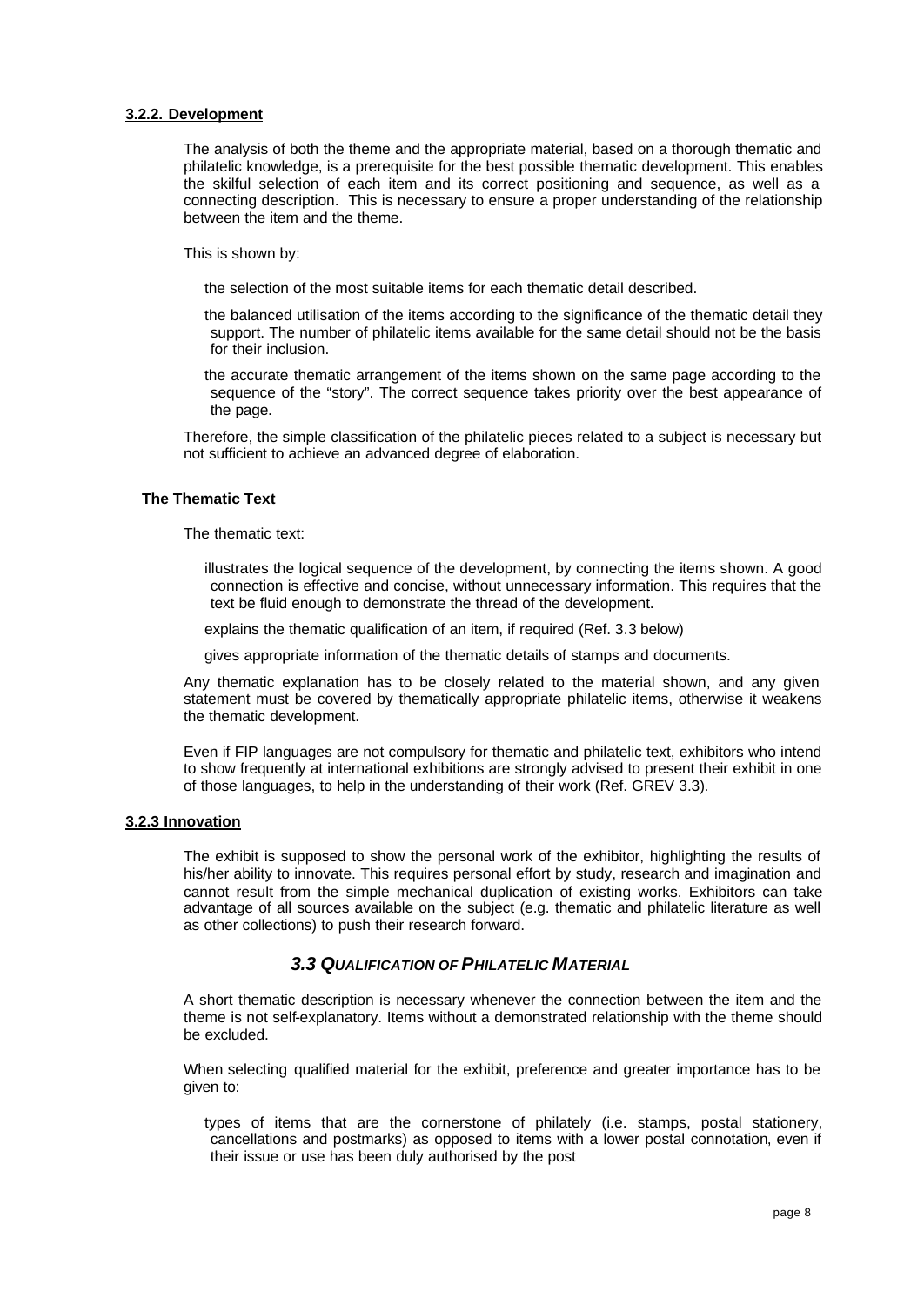issues which have information whose contents bear a direct relation to the issuing country from a political, historical, cultural, economic and/or similar standpoint. Avoid speculative issues, which exploit the "fashion trends" in thematic philately (these dubious items ought to be in principle totally excluded), with special reference to issues not following the code of ethics of the UPU

normal issues, as opposed to additional parallel imperforate issues (stamps and souvenir sheets)

genuinely cancelled items, as opposed to items cancelled to order,

genuinely carried commercial mail with relevant cancellations, as opposed to mere souvenir documents and any similar items which were created to please collectors, e.g. decorated FDCs (even when issued by the postal service), and maximum cards

genuinely carried items with correct postage and relevant thematic cancellations, as opposed to favour cancellations, often with underfranked postage, or, even worse, cancellations on stampless covers ("blank cancellations") unless due to a free postage privilege

documents with individual, differing addressees, as opposed to covers and cards received by the same addressee as a result of a subscription

- correct postage frankings, as opposed to overfrankings due to philatelic reasons (e.g. complete sets)
- meter frankings with correct postage, as opposed to favour cancellations (e.g. "000"), unless the latter is a "specimen" or it has a justified postal reason.

Exceptions to the above criteria may only be shown if properly justified.

The relative rarity or unusual characteristics of proofs, varieties and similar items, can increase the philatelic quality of the exhibit. Common varieties (e.g. minor colour nuances) play an insignificant role and they are likely to adversely affect the thematic development. If a variety does not clearly demonstrate the connection with the theme, the normal item should be also shown as a reference.

Common stamps and documents are appropriate if they best represent important thematic details.

The use of maximum cards should be limited to a few, significant items, mainly to enhance the understanding of the thematic information on the stamp. In addition to the necessary concordance of subject, time and date, defined in the principles of Maximaphily, these items should have a theme-related cancellation.

The use of revenue stamps for fiscal purposes should be limited to a few, significant items, mainly to enhance the thematic development in very important points of the theme that cannot be covered otherwise. These items are to be properly justified.

### **Philatelic studies**

Postal items and documents present a number of philatelic variants. If this material is of thematic and philatelic importance, then a concise and balanced philatelic study is commendable, so that this material can be properly shown.

A philatelic study follows in a systematic manner the criteria for traditional philately (e.g. development of the item, varieties), postal history (e.g. usage, routes, handling of the mail, postmarks) or any other postal philatelic discipline. A philatelic study may exploit existing sources for further personal research. In order to safeguard the balance of the exhibit, the aim of these studies is not completeness, but the presence of the most significant philatelic peculiarities. The extent of the studies is proportional to the degree of specialisation of the exhibit.

Philatelic studies, whenever included, blend with the thematic development without affecting the fluidity of elaboration of the exhibit. The thematic text has to continue in parallel with the study, so that there is no disturbing interruption.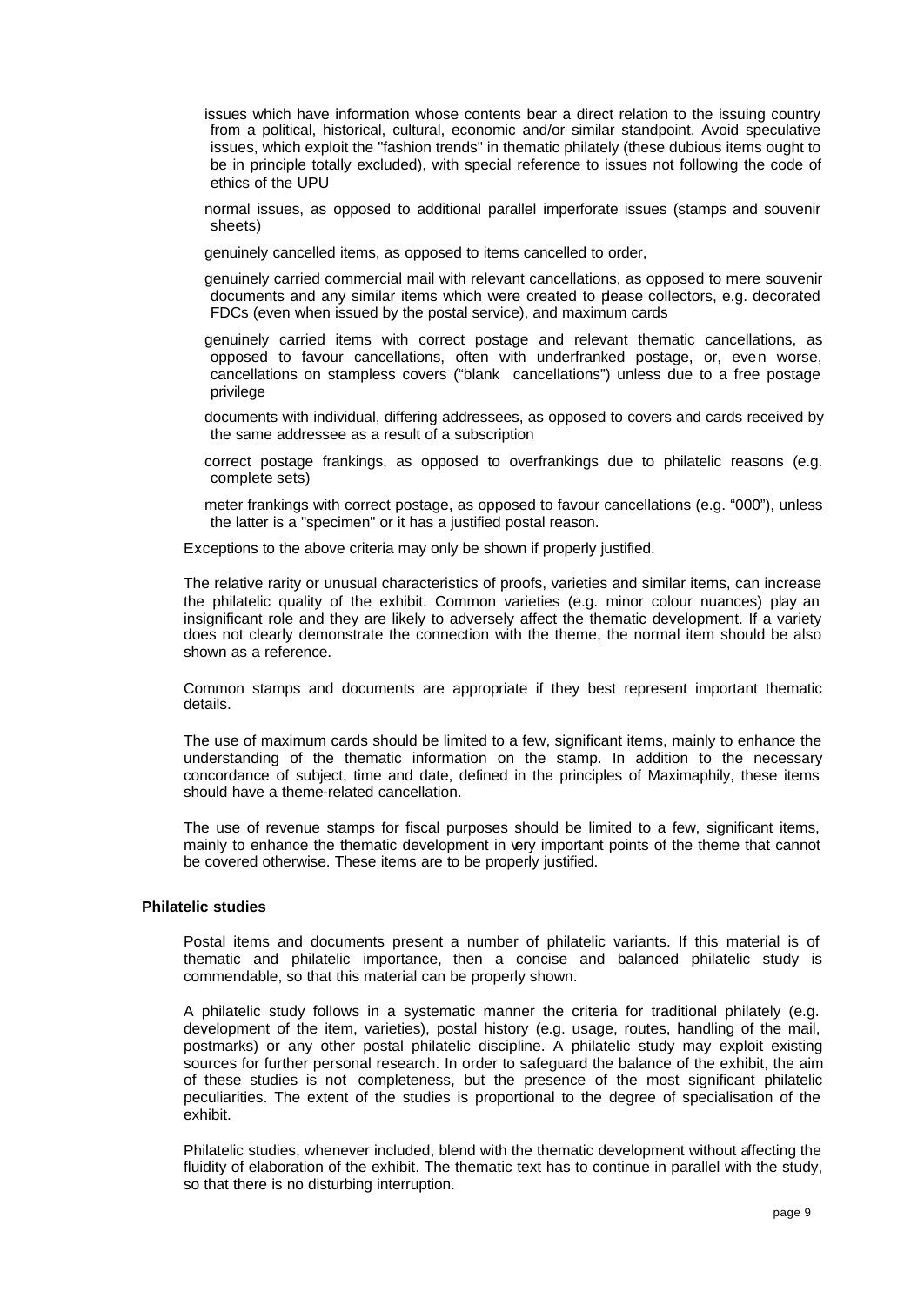### **Philatelic text**

A philatelic text can be used when a specific philatelic characteristic of the item is not easily recognizable, for documenting the use of revenue stamps, or for presenting a philatelic study. Boosting definitions, in the style of those of the auction-catalogues, are inappropriate.

## *3.4 PRESENTATION*

The statement of the GREV suits perfectly thematic exhibits; hence there is no specific article in the SREV.

## ARTICLE 4: CRITERIA FOR EVALUATION

#### **4.1. Thematic Treatment**

#### **4.1.1. Title and Plan**

The title defines the overall concept, which then is structured through the plan. Inconsistencies between the title and the plan indicate either an inadequate breakdown of the title or an inappropriate synthesis of its structure in the selected title.

The plan page, that provides an insight into the theme, has to be shown at the beginning of the exhibit. Failure to do so will result in the automatic loss of three points."

The requirements for a correct, logical and balanced structuring into divisions and sub-divisions are defined as follows:

Correct: The plan should be accurate, scientifically reliable and sound

Logical: The sequence of the main chapters and their subdivisions must follow a rational order, without superfluous or misplaced chapters

Balanced: The same importance should be given to the different sections in accordance with the thematic significance and the available material coverage of all major aspects necessary to develop the theme.

### **4.1.2. Development**

The correct assembly and position of the items, including the individual ones on each page, is demonstrated by a well understood, correct, and fluent thread of development. Misplaced items make development confused and hard to understand.

The balance is demonstrated by giving the appropriate depth and size to the various thematic details, according to their significance within the theme. This also applies to philatelic studies.

### **4.2. Knowledge, Personal Study and Research**

The GREV considers "philatelic and related knowledge", that can be seen as the result of two components:

- A "concept" related knowledge. In almost all classes is of postal and philatelic nature: issues, usages, printing processes, rates, routes, services, and so on. In thematic philately this "concept" is of a thematic nature: cars, bridges, history, nature, sport, etc.; hence "thematic knowledge" is that which is based on personal study and research and sound knowledge of the subject studied.
- "Philatelic knowledge", that relates to the material used to support the concept. This component is common to all classes.

### **4.2.1 Thematic Knowledge, and its related Personal Study and Research**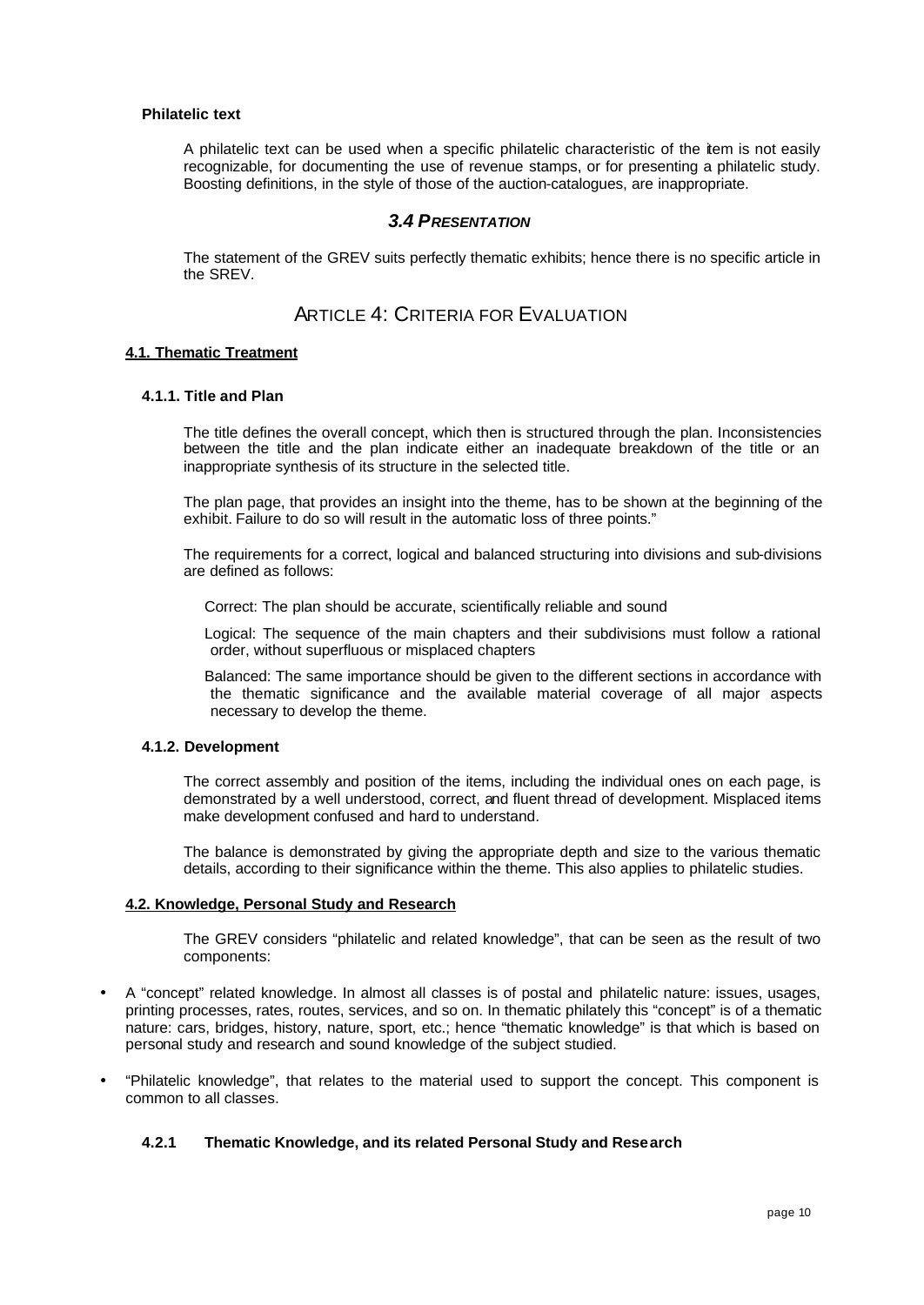Thematic knowledge refers to the overall knowledge of the theme as expressed in the choice of the items, their correlation and the degree of appropriateness of the accompanying text; the correct thematic use of material is reflected by the degree of appropriateness to cover specific thematic details.

Thematic knowledge is also demonstrated by the use of material that has a thematic qualification, which is not immediately obvious and needs to be discovered by the exhibitor.

Thematic knowledge assumes the absence of thematic errors and avoids pretexts for introducing material not directly related with the theme or unnecessary borderline items.

The level of thematic study and research is evaluated by taking into account the availability of previous studies of the theme, in order to assess how much the treatment took advantage of available thematic and philatelic literature, catalogues and documented research. This will then be compared with the personal research and study shown in the exhibit.

#### **4.2.2 Philatelic Knowledge, and its related Personal Study and Research**

The full compliance with the rules of postal philately concerns, for instance, the presence of items that are unsuitable for collecting purposes because of their state (e.g. cut stamps or cut postal stationery, improper maximum cards)

The presence and balanced utilisation of all the different philatelic types of material should be obtained by presenting items of all periods and from the largest number of countries, within the possibilities of the chosen theme.

The suitability of the postal documents considers their philatelic appropriateness, including the number and the justification of borderline items, if any, as well as the selection of items of real philatelic significance rather than of extravagant pieces

Personal philatelic study and research are demonstrated by the presence of:

material which

- has not yet been researched for that theme, or where there has been very little research
- refers to an uncommon area of collecting
- philatelic studies presenting a true, well documented, philatelic in depth analysis and which are not just an excuse for showing an accumulation of more pieces without any serious philatelic foundation.

#### **4.3 Condition and Rarity**

The condition is based on the usual overall criteria for evaluation in philately. For modern material good condition is an essential requirement. Booklets should be presented complete with stamps.

Cancellations must be clear, and allow the stamp design, where thematically relevant, to be clearly visible.

The rarity is based on objective criteria such as recognised absolute scarcity and difficulty of acquisition.

It is essential that varieties, proofs, essays, are rarer than the issue itself, in order to increase the philatelic level. The same applies to blocks, strips, etc.

It is obvious that items which, despite being very rare, have no or insufficient relationship to the theme, should not be included in the evaluation of this criterion.

### **4.4 Presentation**

The efforts of the exhibitor are demonstrated by the arrangement of the items and the text on appropriate exhibition pages. Presentation will be evaluated on the basis of: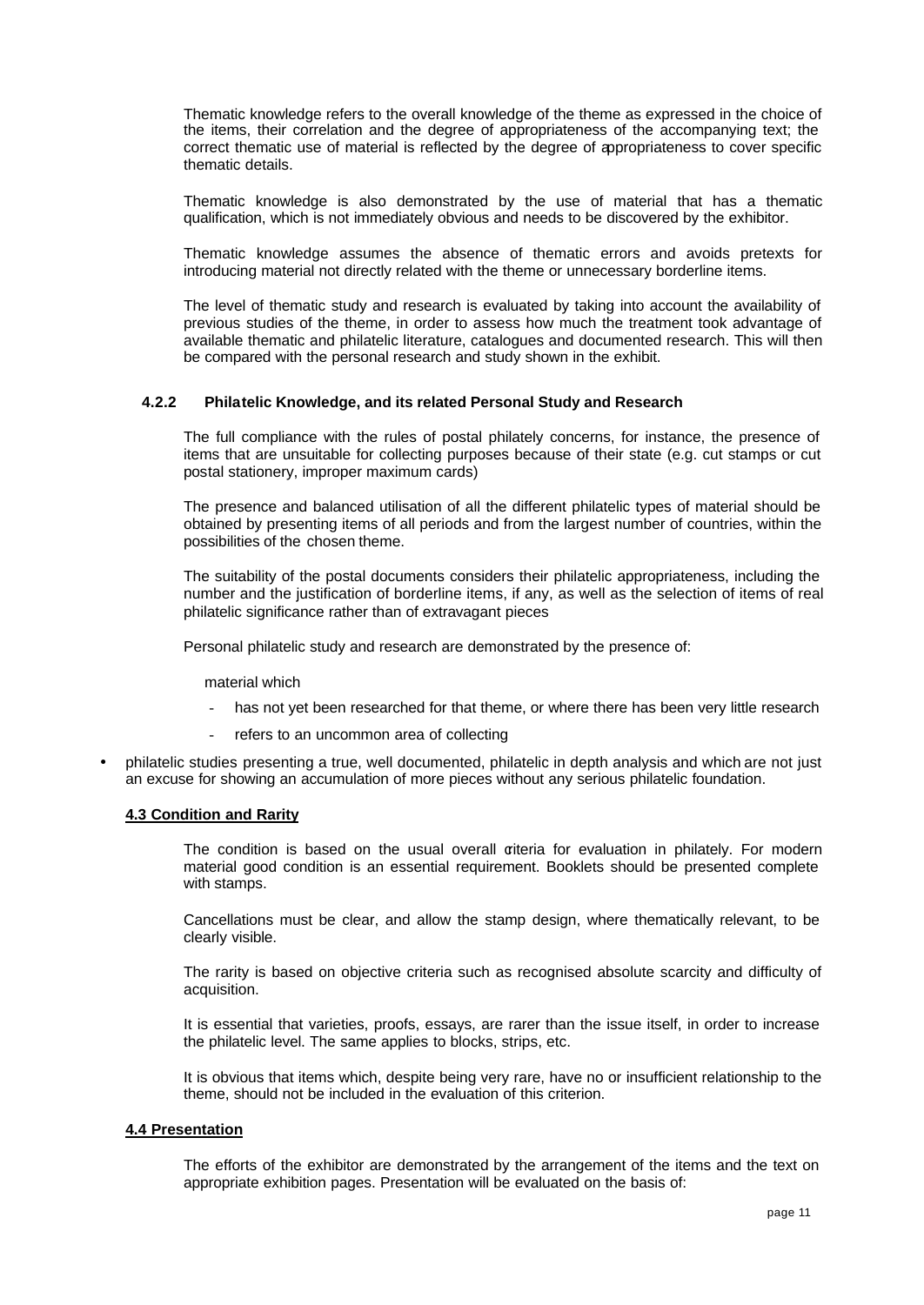clarity of the display

clarity of the text

the overall aesthetic balance of the exhibit.

# ARTICLE 5: JUDGING OF EXHIBITS

The thematic jurors must complete an evaluation form in order to be guided towards a thorough and consistent judgement.

The presence of faked, forged or repaired items, which are not clearly marked as such, will cause the downgrading of the exhibit by the Jury, according to the report of the special Expert Team appointed at each exhibition.

Reprints must be presented as such. Weak or faded postmarks must not be redrawn on piece; instead a copy of the postmark should be redrawn and presented next to the

Collectors are therefore recommended to have any doubtful item expertised before selecting it for the exhibit and the original of the certificates should be included behind the sheet, in the same transparent protective cover. In case a photocopy is used, the same has to be certified by the Federation. Alternatively, the commissioner may bring the original certificate for use if needed. Irrelevant of how the certificate is made available, at the end of the philatelic text concerning the item certified should be put the abbreviation "**e**" in bold thus **(e)**.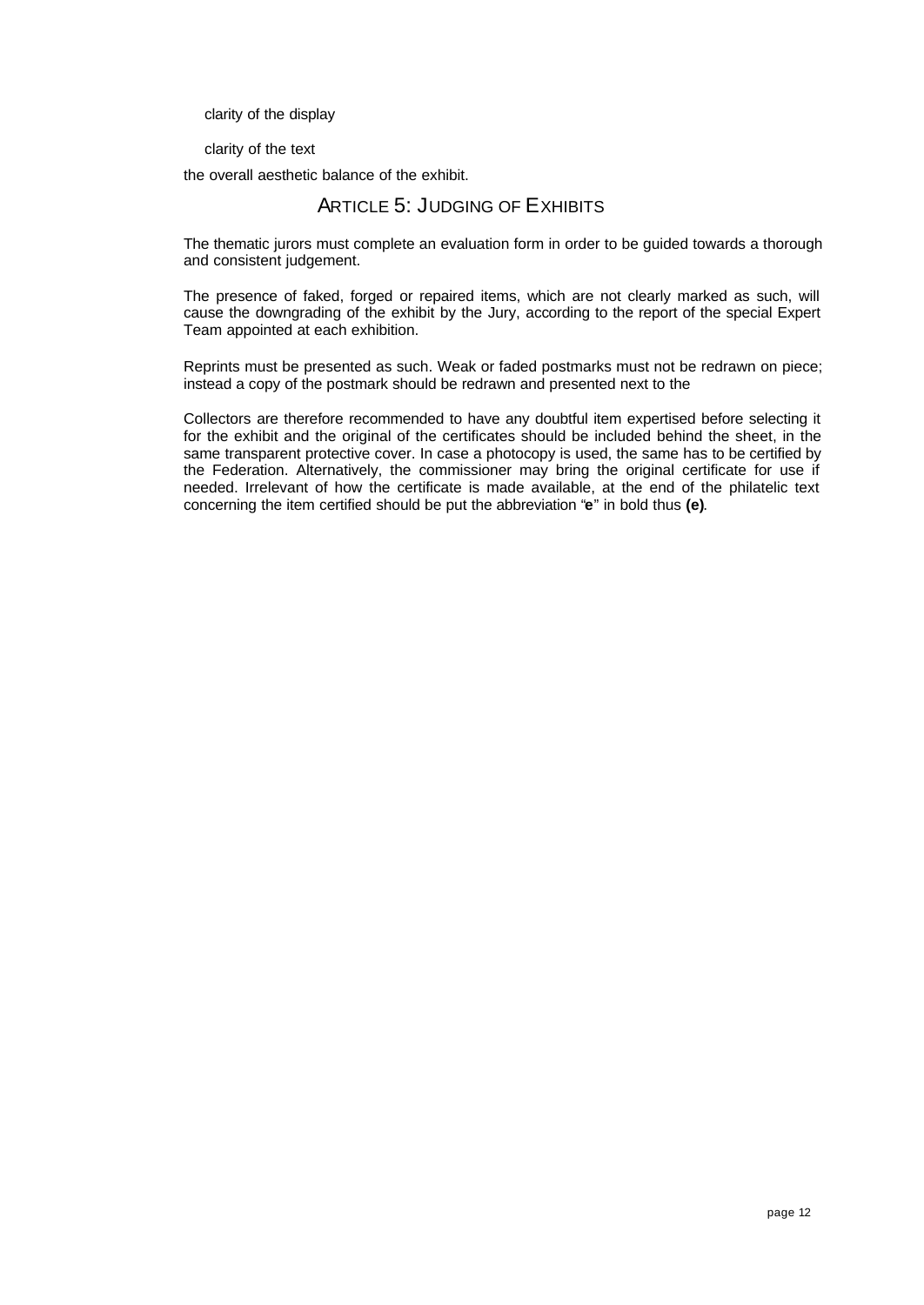### **GREV, SREV AND GUIDELINES FOR THE EVALUATION OF THE EXHIBITS OF THEMATIC PHILATELY**

# INTRODUCTION

The purpose of this document is to present in a logical arrangement the three official papers addressed to the exhibitors. Such documents have been merged, following the structure of the GREV, but keeping their identity visible through different formatting of characters and paragraphs, as follows:

**GREV** 

*SREV*

Guidelines

# ARTICLE 1: COMPETITIVE EXHIBITIONS

- 1.1 FIP considers international stamp exhibitions as a key element in the promotion and development of philately. These are promoted in accordance with its Statutes and the General Regulations of the FIP for Exhibitions (GREX). The FIP may extend its patronage to world exhibitions, its auspices to international exhibitions and its recognition to other exhibitions.
- 1.2 The principles defined in the following General Regulations of FIP for the Evaluation of Exhibits at FIP Exhibitions (GREV) are applicable to all competitive exhibitions. They are intended to serve the Jury as regulations and as a guide to the collector for the development of the exhibits.
- 1.3 The GREV apply to all competitive classes at FIP exhibitions.<br>1.4 The Special Requilations of the FIP for the Evaluation of Com
- The Special Regulations of the FIP for the Evaluation of Competitive Exhibits at FIP Exhibitions (SREVs) for each competitive class are based upon the GREV.
- 1.5 The Commissions and Sections of FIP provide Guidelines on the interpretation of the SREV's.

*In accordance with Article 1.4 of the General Regulations of the FIP for the Evaluation of Competitive Exhibits at FIP Exhibitions (GREV), these Special Regulations have been developed to supplement those principles with regard to thematic exhibits.* 

*They are explained in the Guidelines to these Special Regulations.* 

These Guidelines have the objective of guiding collectors to assemble an exhibit and jurors to evaluate it according to the principles of the General Regulations for the Evaluation of Competitive Exhibits at FIP Exhibitions (GREV) and the Special Regulations for the Evaluation of Thematic Exhibits (SREV).

# ARTICLE 2: COMPETITIVE EXHIBITS

- 2.1 The limit of the frame space allocated at exhibitions as per Article 6 of the GREX does not normally allow the collector to display the entire collection. Therefore, the collector must select suitable material, which will ensure continuity and understanding of the subject and explain relevant aspects of knowledge and condition.
- 2.2 The evaluation of exhibits will only take into consideration the material and information displayed.
- 2.3 The scope of an exhibit in the respective classes is defined in the SREV.

*A thematic exhibit develops a theme according to a plan, as defined under 3.2.1, demonstrating thematic and philatelic knowledge through the items chosen.* 

*Such knowledge should result in the best possible selection and arrangement of the material and the accuracy of the relevant thematic and philatelic text.*

The pages exhibited ought to:

present the chosen theme as a whole, or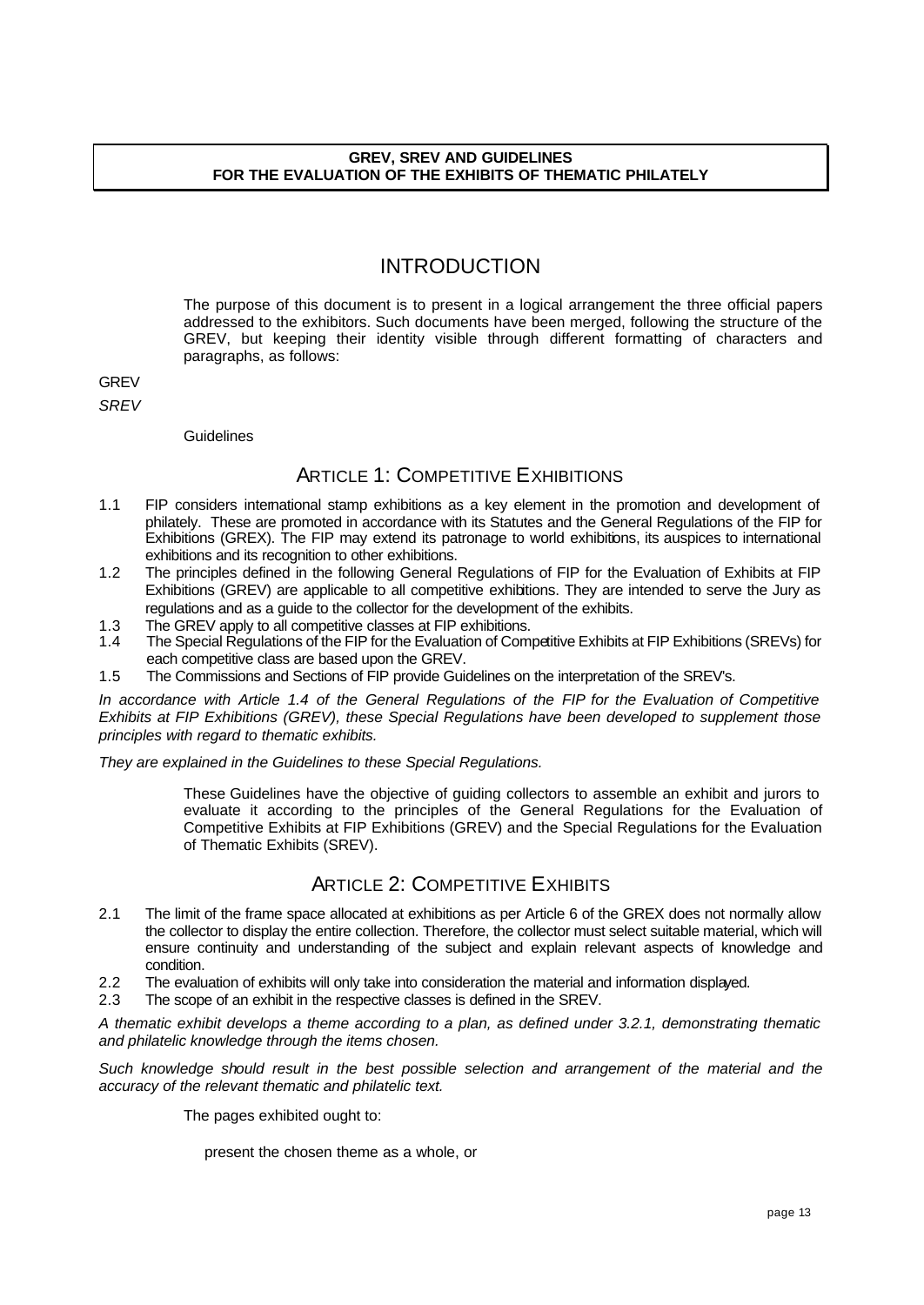show in depth specific sections of the collection without losing the coherence and the continuity of the chosen theme. In this case it may be necessary to adapt the plan page (see 3.2.1 below) to suit the exhibit.

# ARTICLE 3: PRINCIPLES OF EXHIBIT COMPOSITION

## *3.1 APPROPRIATE PHILATELIC MATERIAL*

- 3.1 The exhibit shall consist solely of relevant philatelic material, supporting documentation and text, other than in an Open class.
- 3.2 Relevant philatelic material is defined for each class in the SREV for that class.
- *3.1.1 A thematic exhibit uses the widest range of appropriate postal-philatelic material (ref. GREV Art 3.2).*

Appropriate postal-philatelic material is that which, for the purpose of transmitting mail or other postal communications, has been issued, intended for issue, or produced in the preparation for issue, used, or treated as valid for postage by governmental, local or private postal agencies, or by other duly commissioned or empowered authorities.

Appropriate postal-philatelic material has the following characteristics:

### **Type of material:**

postal franking items (stamps, stamp booklets, postal stationery, franking meters, computer vended postage e.g. FRAMA labels, etc.) and their modifications (e.g. overprints, surcharges, and punch-perforations, as shown by "perfins"). However modified items are not to be included if the modification distracts from the original theme (e.g. by making it no longer visible); they may be used for the theme(s) related to the modification.

postal cancellations (ordinary, slogan, commemorative and other special postmarks)

stamps, cancellations, marks and/or cards indicating a postage privilege (e.g. authorities, military)

other items used in the postal operations, such as registration labels, postal route labels and markings, supplementary labels or markings (e.g. censorship, disinfection, crash mail), mail delivery dockets, reply coupons, forwarding agents markings, postal automation markings and labels, etc.; where applicable, these items should be on the relevant document.

items "intended for issues, or produced in the preparation for an issue", e.g. sketches, proofs

### varieties and errors

revenue stamps are admitted as long as they are postally used or have postage validity. Revenue stamps for fiscal purposes are admitted in exceptional cases, when they are the only mean to describe an important thematic point. .

### **Time frame:**

postal material from the pre-stamp era, through the classic period, to the present day.

### **Postal Services:**

in addition to the normal transmission of mail, specific types, e.g. (postage free) service- and military- post (including Airgraphs and V-mail); maritime, railway, and air mail of any type; prisoner-of-war and concentration camp mail; packet, parcel post and freight post

postal payment service

private post, authorised or tolerated by the official authorities, or active in total absence of an official post.

Under "other postal communications" are included other forms of postal services, like pneumatic post, telegrams, electronic mail (i.e. message sent electronically to a Post Office where it is printed out and delivered to an addressee), etc.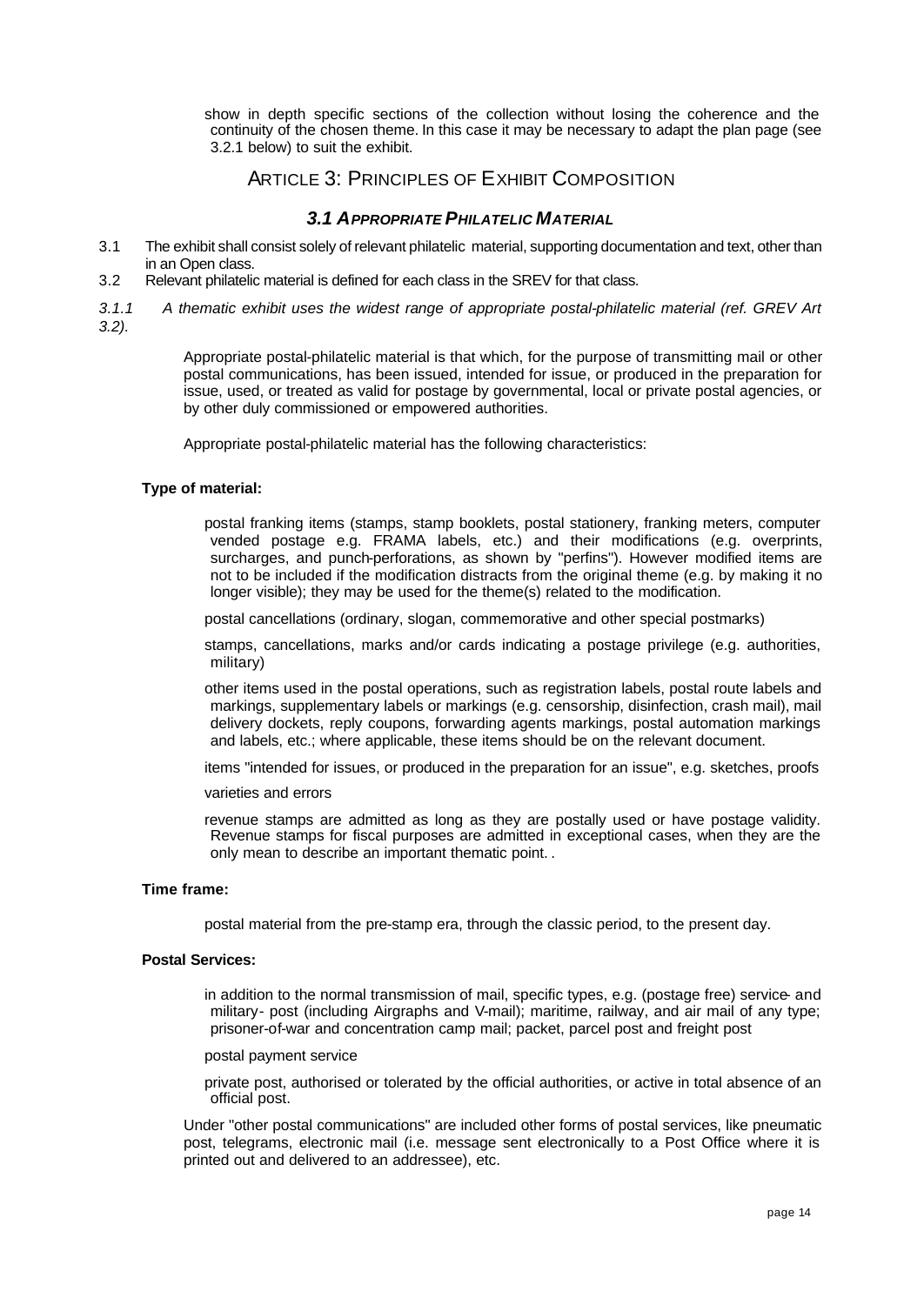#### **Inappropriate Material**

The following items are inappropriate:

- fantasy issues from non-existent postal territories, issues of exiled governments or organisations without postal services
- private additional cancellations applied by a sender or a supplier before mailing the documents
- picture postcards, unless they are postal stationery produced by a Postal Authority
- private additional prints on postal stationery (also known as "repiquages")
- administrative marks (not postal), when they do not give any postal privilege
- private decorations on envelopes and cards
- private vignettes (advertising labels), whatever the purpose of their use.

#### **Border-line material**

The variety of postal services and regulations in different countries and their evolution over time make it impossible to define a list encompassing all possible situations. Some items only follow to a certain extent the above definitions of appropriate or inappropriate material; therefore they should be used mainly when no other material is available to describe a specific thematic detail. When included in the exhibit, they should always be supported by a thorough philatelic justification.

Items belonging to the specific philatelic culture of a theme, a country or a region can be tolerated as much as they are justified and their number is proportional to the degree of elaboration of the exhibit.

#### **Thematic Information**

*3.1.2 Each item must be connected to the chosen theme and present its thematic information in the clearest and most effective way.* 

The thematic information is derived

directly from the purpose of issue (or of use) or the design of an item, or

indirectly as a result of a deeper analysis that enables the use of items that, at a first glance, do not show any connection with the theme.

Thus the thematic information can be drawn from:

the purpose of issue:

- those which follow changes in political situations
- those which document a particular period.

and, in addition to the primary and the secondary design of the item, from:

- the text, art style of illustration and similar peculiarities
- the material on which the item is printed e.g. granite (silk thread) or banknote paper, war maps
- the watermark design and the perforation (e.g. "perfins")
- the text or illustration of margins, gutters, tabs, cover and interleaving of booklets, etc.
- functions of the postal service which have a thematic significance (e.g. railway, telegraph, newspaper stamps, official service postal stationery, pigeon post).

The thematic information described above must be:

initiated by the postal service, or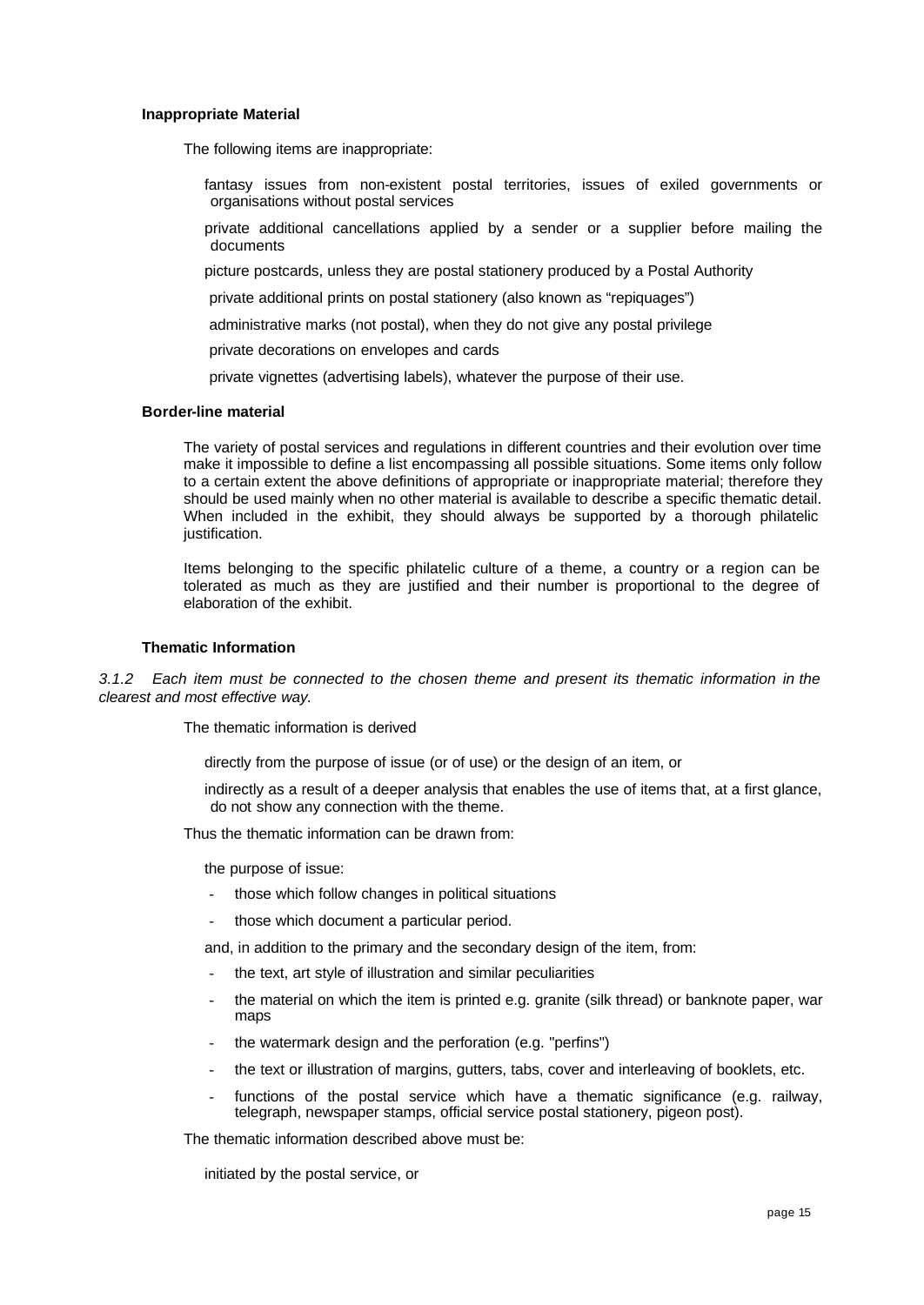introduced or added by the postal service (e.g. advertising appendices, marginal descriptions, postal stationery illustrations), or

approved by the postal service (e.g. postal stationery to private order).

Printing or surcharges added privately after the sale of the items do not fulfil this requirement.

Generic cancellations can be used because of the specific meaning of a place name, or of the reason a place exists. Alternatively, they must contain adequate thematic information (e.g. advertising text, illustration), in addition to the data concerning the place and/or the date. A postmark, even if of the pre-philatelic period, does not document the birthplace of a person. Also the postmark date and place, when related to a special event which happened on the same date and place, is relevant only if other thematic elements concern the theme or it has a specific thematic significance from a postal history standpoint; in the latter case it should only be used when it refers to an important detail of the theme

Sender and addressee data represents insignificant information, unless the document shows a special postal privilege (e.g. reduced or free postage) as a result of the position, condition or status (e.g. military, government or other official mail) of one of the parties. The indication of reduced (or free) postage or the service postmarks, or equivalent markings of the postal route, provide sufficient evidence. In some instances sender and/or addressee data may be helpful as complementary thematic information, in combination with the postal elements of the document.

The information made available by vignettes (i.e. pictorial labels), marks, cachets and decorative overprints of private origin (i.e. not postally authorised) should not be used for the thematic development. In exceptional cases, where no other material exists, these items can be considered as a part of the document as long as they are relevant to describe a specific postal route or they present a significant thematic connection.

# *3.2 THEMATIC TREATMENT*

3.3 The exhibit shall show a clear concept of the subject treated, developed according to the characteristics of the respective competitive class, as defined by the SREV for that class.

The treatment of a thematic exhibit comprises the structure of the work (title and plan) and the elaboration of *each point of that structure (development).* 

In thematic philately the concept defined by the GREV is represented by the plan.

The plan and the development represent the two aspects of an interlaced process, based on personal study and research by the collector on both the theme and the material. A deeper knowledge of the theme enables one to increase the number of facts and details and to look for additional items to illustrate them. A better knowledge of the material allows one to identify new pieces, which often must be justified through further study of the theme, which could result in a more elaborate plan.

### **3.2.1 Title and Plan**

(3.3) The title must describe the contents of the exhibit.

*The title with any subtitle defines the scope of the exhibit.* 

The title and the plan represent a meaningful entity and reflect the specific characteristics of the chosen theme. Hence, different titles originate different plans.

If an exhibitor decides to show a self-contained section of his/her collection, the plan and the title of the exhibit must be consistent with that section.

The title represents the synthesis of the work. Therefore the title and the contents of the pages have to match and the sequence of the philatelic items mounted on the pages should give the full details of the story stated in the title. Boosting titles to make the exhibit more attractive can be misleading if they deviate from the concept developed in the pages.

*The plan defines the structure of the exhibit and its subdivisions and covers all major aspects relevant to the title. It should be entirely structured according to thematic criteria. The order of the main chapters and their subdivisions should demonstrate the development of the plan rather than list its main aspects.*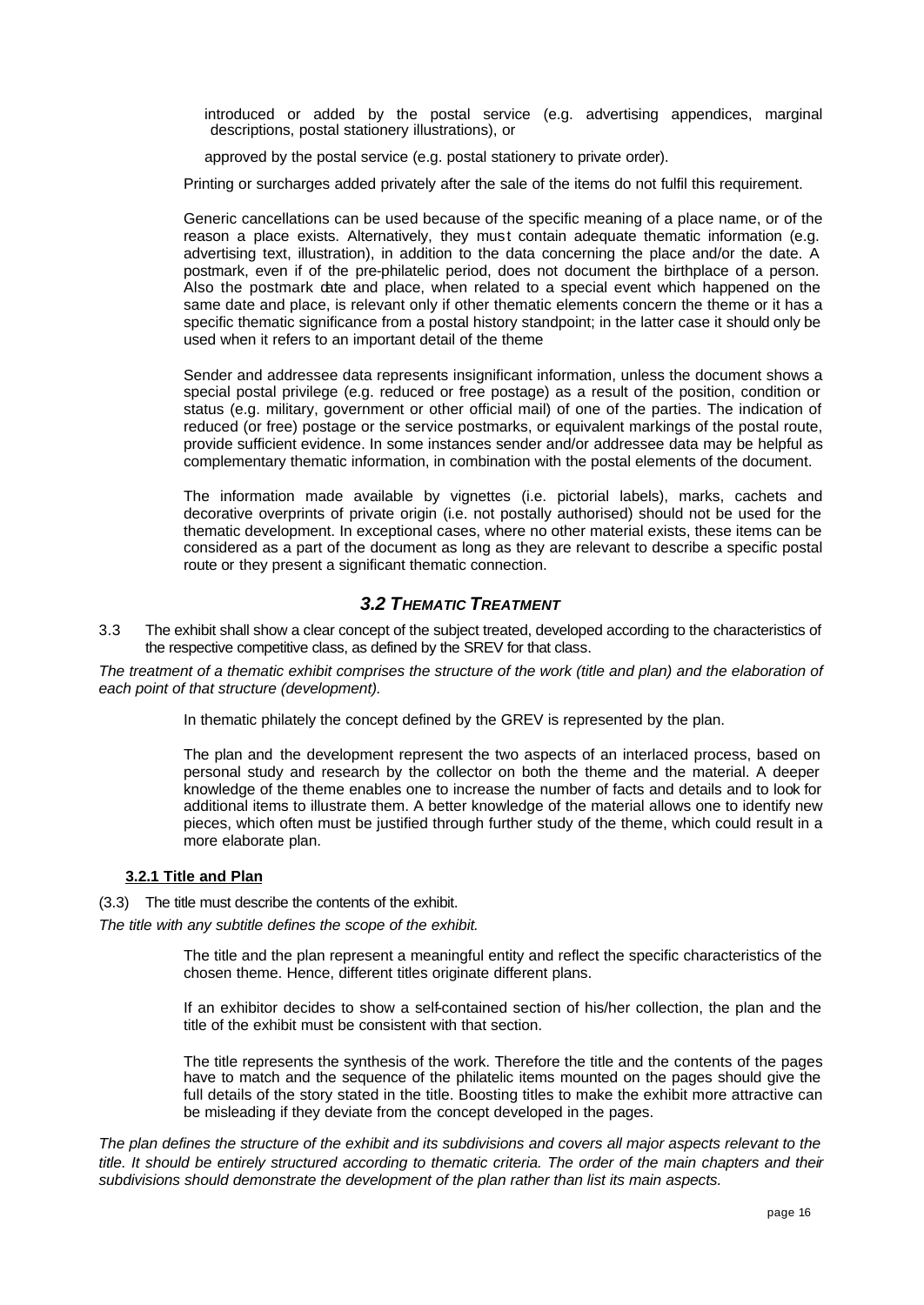The plan provides a clear and intelligible insight into all major aspects of the theme. It may:

be freely chosen in order to make the synthesis of a theme or an idea, or

derive naturally from the theme.

The structure may follow a time-related classification (historical, evolutionary), or subject-related criteria (scientific, systematic, organisational, economic, etc.), or other criteria. For instance, themes related to Organisations and Institutions (e.g. Red Cross, League of Nations, Council of Europe), repetitive events (e.g. Stamp Days, Olympic Games), etc. can be subdivided according to their structure, type of organisation, and individual events following thematically time- or place-related classifications.

Themes developed within an organisational or chronological framework should clearly show the historical background, the aims, tasks, results and effects of the activities of such organisations or events. The plan consists only of thematic divisions and subdivisions, with no generic chapters (e.g. "Miscellaneous", "Appendix"). Subdivisions by date of issue, issuing country, type of material (e.g. "Meters", "Postal stationery"), or purpose of issue (e.g. "Anniversaries") are to be avoided. Such items are best used according to their thematic information. The same applies to special philatelic studies (ref.: 3.2.3).

The plan is supposed to present a logical order allowing the study of the entire exhibit without disturbing breaks between the different chapters. Ideally the beginning of the following chapter has a logical link with that preceding. This helps to create an interesting story instead of an unconnected "list of contents".

An effective plan covers the largest scope compatible with the title. In this respect, unless specifically stated in the title, the plan should not be limited by time or by geography, as far as the chosen theme allows it.

The different chapters should have a good balance, according to their relative thematic weight within the scope of the theme as defined by the title rather than by the quantity of material available.

The construction of an innovative plan is considered a prerequisite for an innovative development.

### **The Plan Page**

(3.3) The concept shall be laid out in an introductory statement, which must be written in one of the FIP official languages.

*The title and the plan must be presented on a page at the beginning of the exhibit, written in one of the official FIP languages.*

> The plan page comprises all major subdivisions of the plan; finer and more detailed subdivisions are presented, in principle, only on the individual pages. The plan cannot be replaced by a literary description or by a generic introductory statement.

> An adequate plan page will ensure that the public and the jurors do not have to "reconstruct" the plan by browsing through the pages of the exhibit. The obvious difficulties caused by having to do so might be reflected in the understanding and the evaluation of the exhibit.

> A numerical classification (e.g. decimal, legal systems) may be used if it helps to make the exhibit easier to understand. It should be limited to major divisions of the plan. Experience has shown that a two/three digits/letters system is sufficient.

In addition to the plan page, an introductory title page may highlight the theme.

The official FIP languages in which the title, the plan and any other introductory statement have to be presented are English, French, German, Russian, and Spanish.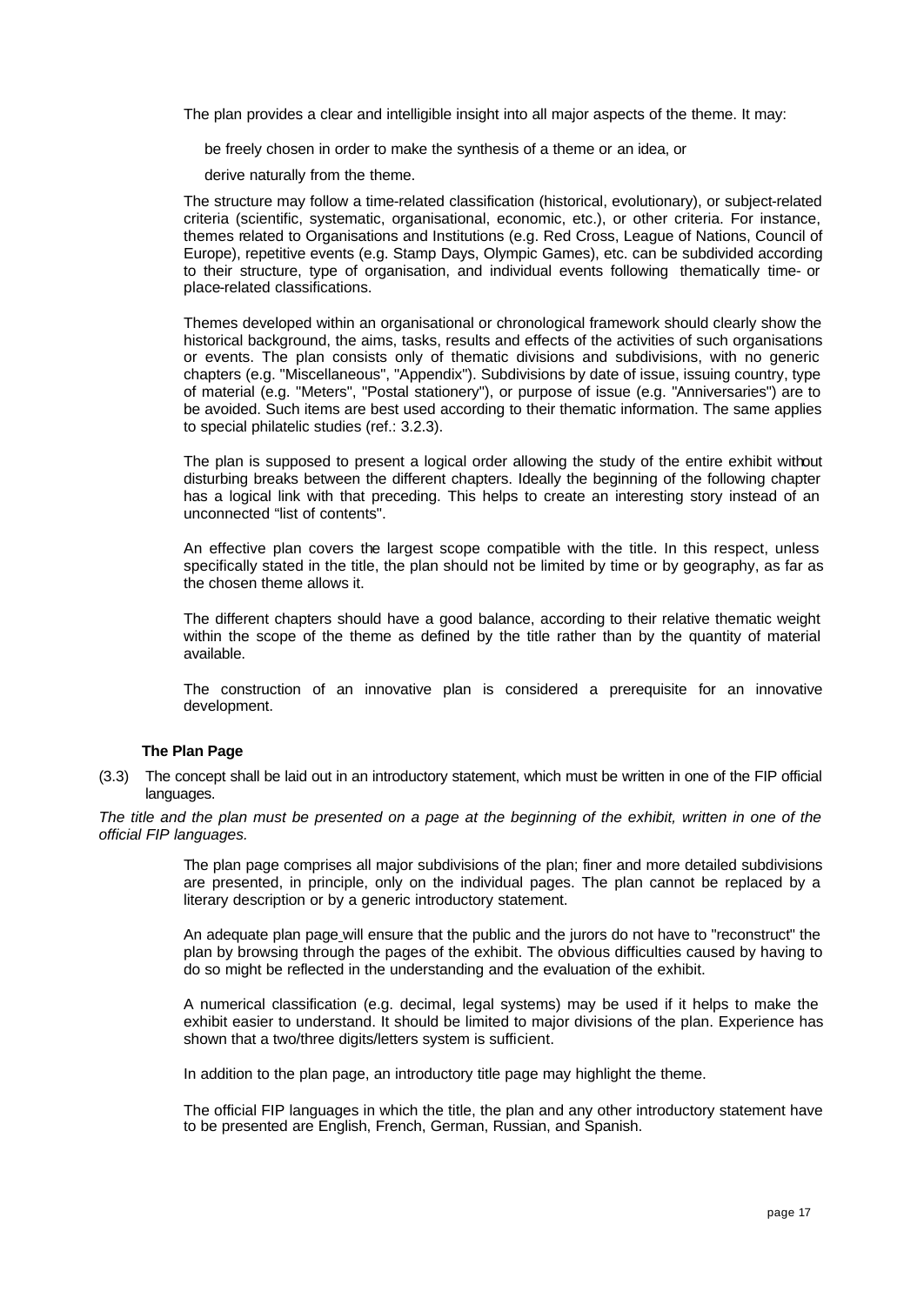### **3.2.2 Development**

*The development means the elaboration of the theme in depth, aiming to achieve an arrangement of the material fully compliant with the plan.* 

*The elaboration utilises only the thematic information, postally authorised, available from:*

- ? *the purpose of issue or use of the item*
- ? *the primary and secondary elements of the design of the item*
- ? *other postal characteristics.*

*Such elaboration requires:*

- ? *a thorough knowledge of the chosen theme*
- ? *a high degree of philatelic knowledge*

The analysis of both the theme and the appropriate material, based on a thorough thematic and philatelic knowledge, is a prerequisite for the best possible thematic development. This enables the skilful selection of each item and its correct positioning and sequence, as well as a connecting description. This is necessary to ensure a proper understanding of the relationship between the item and the theme.

This is shown by:

the selection of the most suitable items for each thematic detail described.

the balanced utilisation of the items according to the significance of the thematic detail they support. The number of philatelic items available for the same detail should not be the basis for their inclusion.

the accurate thematic arrangement of the items shown on the same page according to the sequence of the "story". The correct sequence takes priority over the best appearance of the page.

Therefore, the simple classification of the philatelic pieces related to a subject is necessary but not sufficient to achieve an advanced degree of elaboration.

### **The Thematic Text**

- (3.3) The text of the exhibit should also be written in one of the FIP official languages.
	- ? *a thematic text, to ensure the necessary thematic links and to provide thematic details, whenever needed.*

The thematic text:

illustrates the logical sequence of the development, by connecting the items shown. A good connection is effective and concise, without unnecessary information. This requires that the text be fluid enough to demonstrate the thread of the development.

explains the thematic qualification of an item, if required (Ref. 3.3 below)

gives appropriate information of the thematic details of stamps and documents.

Any thematic explanation has to be closely related to the material shown, and any given statement must be covered by thematically appropriate philatelic items, otherwise it weakens the thematic development.

Even if FIP languages are not compulsory for thematic and philatelic text, exhibitors who intend to show frequently at international exhibitions are strongly advised to present their exhibit in one of those languages, to help in the understanding of their work (Ref. GREV 3.3).

### **3.2.3 Innovation**

*Innovation is shown by the* 

- ? *introduction of new themes, or*
- ? *new aspects of an established or known theme, or*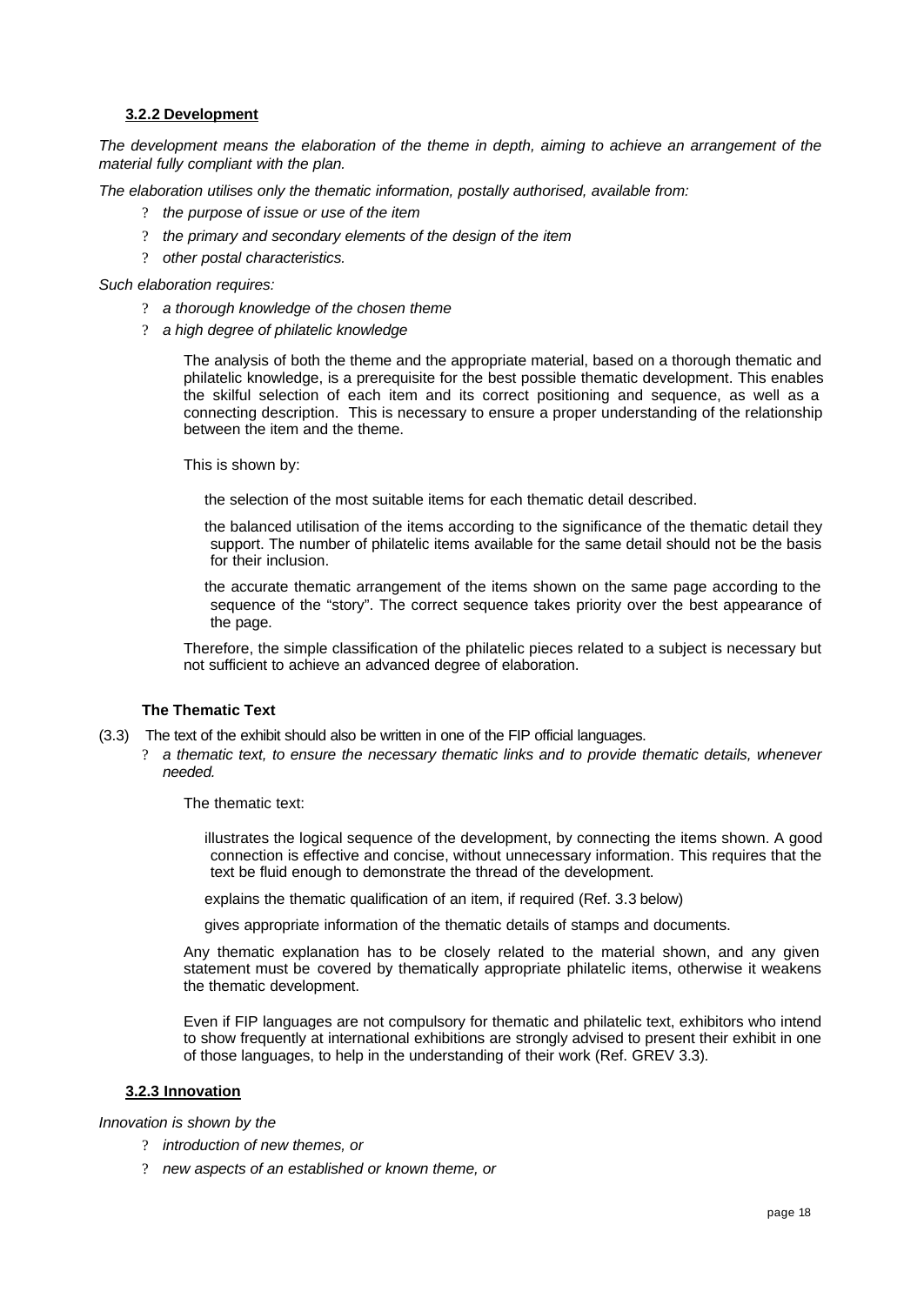- ? *new approaches for known themes, or*
- ? *new application of material.*

#### *Innovation may refer to all components of Treatment.*

The exhibit is supposed to show the personal work of the exhibitor, highlighting the results of his/her ability to innovate. This requires personal effort by study, research and imagination and cannot result from the simple mechanical duplication of existing works. Exhibitors can take advantage of all sources available on the subject (e.g. thematic and philatelic literature as well as other collections) to push their research forward.

### *3.3 QUALIFICATION OF PHILATELIC MATERIAL*

3.4 The material displayed should be fully consistent with the subject chosen. The selection should show the appreciation of the exhibitor as to what is available in the context of his chosen subject. It should also include the fullest range of relevant philatelic material of the highest available quality.

*The connection between the philatelic material and the theme must be clearly demonstrated, when it is not obvious.*

> A short thematic description is necessary whenever the connection between the item and the theme is not self-explanatory. Items without a demonstrated relationship with the theme should be excluded.

> When selecting qualified material for the exhibit, preference and greater importance has to be given to:

types of items that are the cornerstone of philately (i.e. stamps, postal stationery, cancellations and postmarks) as opposed to items with a lower postal connotation, even if their issue or use has been duly authorised by the post

issues which have information whose contents bear a direct relation to the issuing country from a political, historical, cultural, economic and/or similar standpoint. Avoid speculative issues, which exploit the "fashion trends" in thematic philately (these dubious items ought to be in principle totally excluded), with special reference to issues not following the code of ethics of the UPU

normal issues, as opposed to additional parallel imperforate issues (stamps and souvenir sheets)

genuinely cancelled items, as opposed to items cancelled to order,

genuinely carried commercial mail with relevant cancellations, as opposed to mere souvenir documents and any similar items which were created to please collectors, e.g. decorated FDCs (even when issued by the postal service), and maximum cards

genuinely carried items with correct postage and relevant thematic cancellations, as opposed to favour cancellations, often with underfranked postage, or, even worse, cancellations on stampless covers ("blank cancellations") unless due to a free postage privilege

documents with individual, differing addressees, as opposed to covers and cards received by the same addressee as a result of a subscription

- correct postage frankings, as opposed to overfrankings due to philatelic reasons (e.g. complete sets)
- meter frankings with correct postage, as opposed to favour cancellations (e.g. "000"), unless the latter is a "specimen" or it has a justified postal reason.

Exceptions to the above criteria may only be shown if properly justified.

The relative rarity or unusual characteristics of proofs, varieties and similar items, can increase the philatelic quality of the exhibit. Common varieties (e.g. minor colour nuances) play an insignificant role and they are likely to adversely affect the thematic development. If a variety does not clearly demonstrate the connection with the theme, the normal item should be also shown as a reference.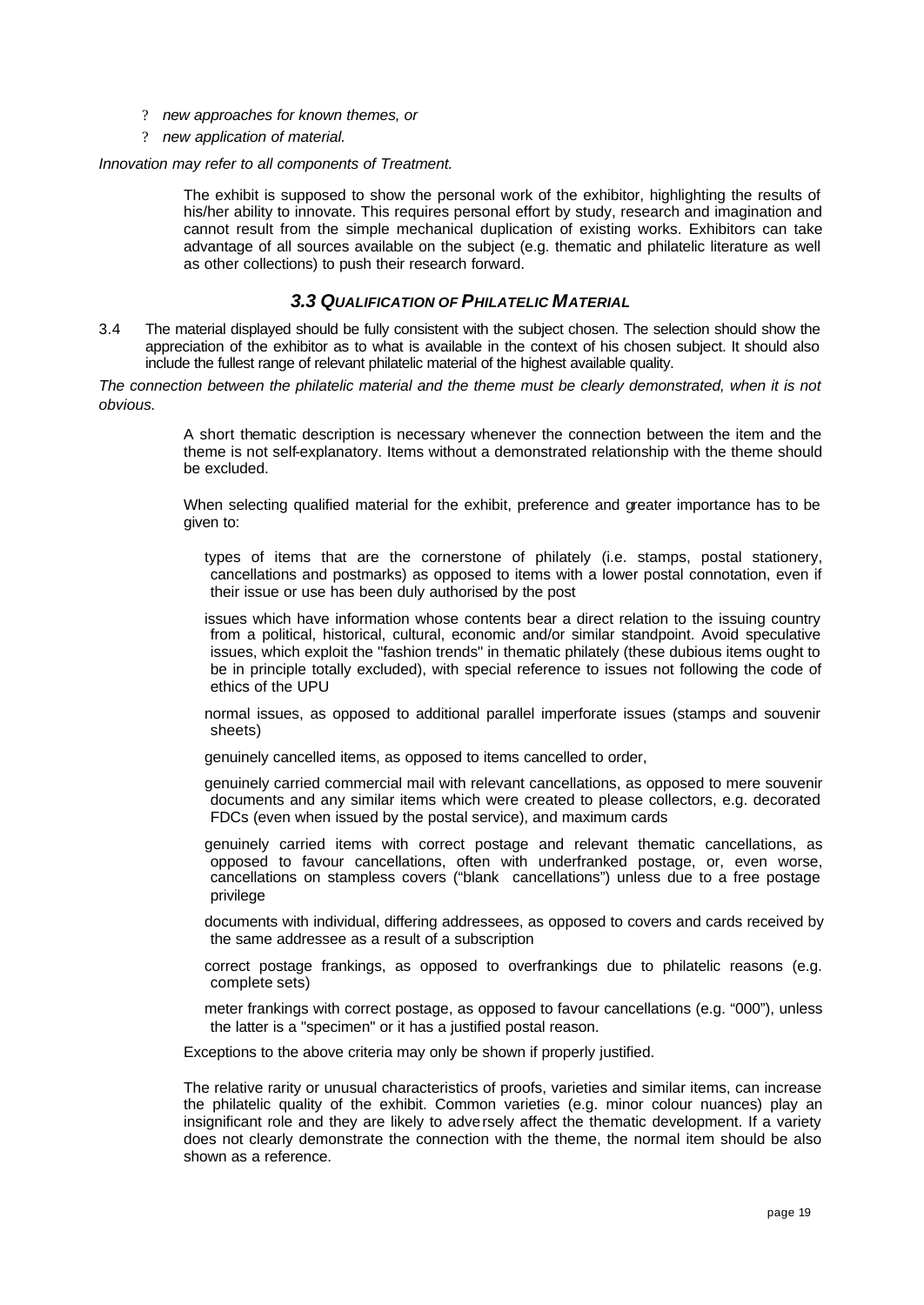Common stamps and documents are appropriate if they best represent important thematic details.

The use of maximum cards should be limited to a few, significant items, mainly to enhance the understanding of the thematic information on the stamp. In addition to the necessary concordance of subject, time and date, defined in the principles of Maximaphily, these items should have a theme-related cancellation.

The use of revenue stamps for fiscal purposes should be limited to a few, significant items, mainly to enhance the thematic development in very important points of the theme that cannot be covered otherwise. These items are to be properly justified.

### **Philatelic studies**

Postal items and documents present a number of philatelic variants. If this material is of thematic and philatelic importance, then a concise and balanced philatelic study is commendable, so that this material can be properly shown.

A philatelic study follows in a systematic manner the criteria for traditional philately (e.g. development of the item, varieties), postal history (e.g. usage, routes, handling of the mail, postmarks) or any other postal philatelic discipline. A philatelic study may exploit existing sources for further personal research. In order to safeguard the balance of the exhibit, the aim of these studies is not completeness, but the presence of the most significant philatelic peculiarities. The extent of the studies is proportional to the degree of specialisation of the exhibit.

Philatelic studies, whenever included, blend with the thematic development without affecting the fluidity of elaboration of the exhibit. The thematic text has to continue in parallel with the study, so that there is no disturbing interruption.

#### **Philatelic text**

- (3.3) The text of the exhibit should also be written in one of the FIP official languages.
- (3.5) A short explanation is required when the material is not self-explanatory or there is a need to illustrate special research.

A philatelic text can be used when a specific philatelic characteristic of the item is not easily recognizable, for documenting the use of revenue stamps, or for presenting a philatelic study. Boosting definitions, in the style of those of the auction-catalogues, are inappropriate.

## *3.4 PRESENTATION*

3.5 The presentation and the accompanying text of the exhibit should be simple, tasteful and well balanced. It should add information to that provided by the material and show the level of understanding of the subject and the personal research of the exhibitor.

> The statement of the GREV suits perfectly thematic exhibits; hence there is no specific article in the SREV.

# ARTICLE 4: CRITERIA FOR EVALUATION

- 4.1 The evaluation of the exhibits is made by a jury, which will be constituted and shall perform its duties in accordance with the provisions of Section V of the GREX.
- 4.2 Criteria for the evaluation of competitive exhibits at FP exhibitions are as follows: Treatment and Philatelic Importance Philatelic and related Knowledge, Personal Study and Research Condition and Rarity of material exhibited Presentation.
- 4.3 Special criteria apply to exhibits in the Thematic, Youth and Literature classes see Article 5.3 below.
- 4.4 (omitted it does not apply to the Thematic Class)

*The general criteria, as specified in GREV Art. 4, are adapted to the peculiarities of the thematic class.*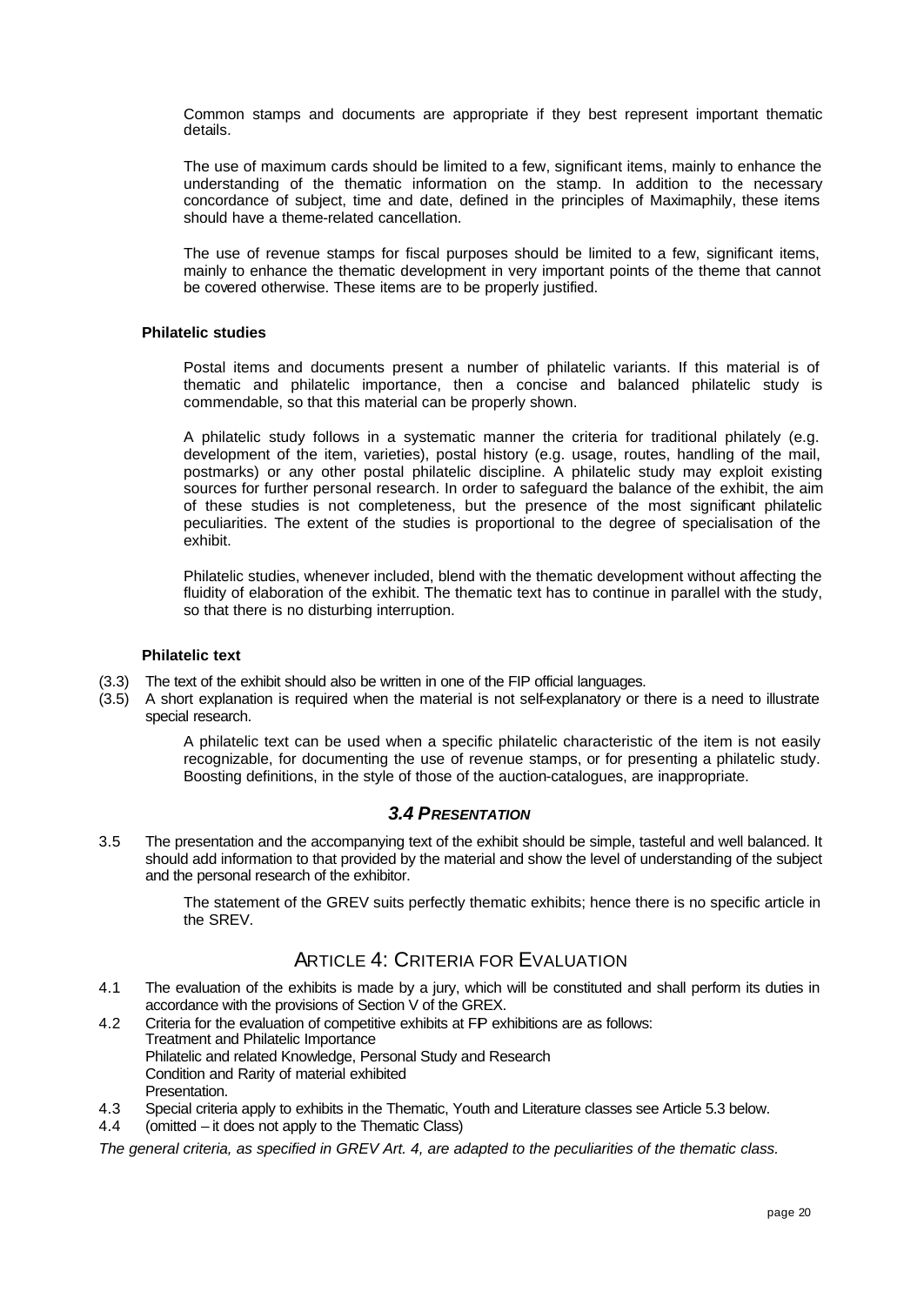### **4.1 Thematic Treatment**

4.5 The criterion of "Treatment " requires an evaluation of the completeness and correctness of the selected material made by the exhibitor to illustrate his chosen subject.

*Treatment will be evaluated according to the title and the plan, the development, and the innovation shown in the exhibit.*

*4.1.1 The title and the plan will be evaluated considering the:*

- ? *consistency between the plan and the title*
- ? *presence of the plan page*
- ? *adequacy of the plan page*
- ? *correct, logical and balanced structure (divisions and subdivisions)*

The title defines the overall concept, which then is structured through the plan. Inconsistencies between the title and the plan indicate either an inadequate breakdown of the title or an inappropriate synthesis of its structure in the selected title.

The plan page, that provides an insight into the theme, has to be shown at the beginning of the exhibit. Failure to do so will result in the automatic loss of three points."

The requirements for a correct, logical and balanced structuring into divisions and sub-divisions are defined as follows:

Correct: The plan should be accurate, scientifically reliable and sound

Logical: The sequence of the main chapters and their subdivisions must follow a rational order, without superfluous or misplaced chapters

Balanced: The same importance should be given to the different sections in accordance with the thematic significance and the available material coverage of all major aspects necessary to develop the theme.

• *coverage of all major aspects necessary to develop the theme.*

*4.1.2. The development will be evaluated considering the:*

? *correct assembly and positioning of the items in conformity with the plan*

The correct assembly and position of the items, including the individual ones on each page, is demonstrated by a well understood, correct, and fluent thread of development. Misplaced items make development confused and hard to understand.

- ? *connection between the items and the thematic text*
- ? *depth, shown through connections, cross references, ramifications, causes and effects*
- ? *balance, by giving to each thematic point the importance corresponding to its significance within the theme*

The balance is demonstrated by giving the appropriate depth and size to the various thematic details, according to their significance within the theme. This also applies to philatelic studies.

- ? *elaboration of all aspects of the plan.*
- *4.1.3. Innovation will be evaluated according to Art. 3.2.3.*
- 4.6 (omitted In the thematic Class the same aspects are considered as a component of other criteria).

#### **4.2 Knowledge, Personal Study and Research**

4.7 The criteria of "Philatelic and related Knowledge, Personal Study and Research" require the following evaluations:

Knowledge is the degree of knowledge of the exhibitor as expressed by the items chosen for display and their related description;

Personal Study is the proper analysis of the items chosen for display;

Research is the presentation of new facts related to the chosen subject.

The GREV considers "philatelic and related knowledge", that can be seen as the result of two components: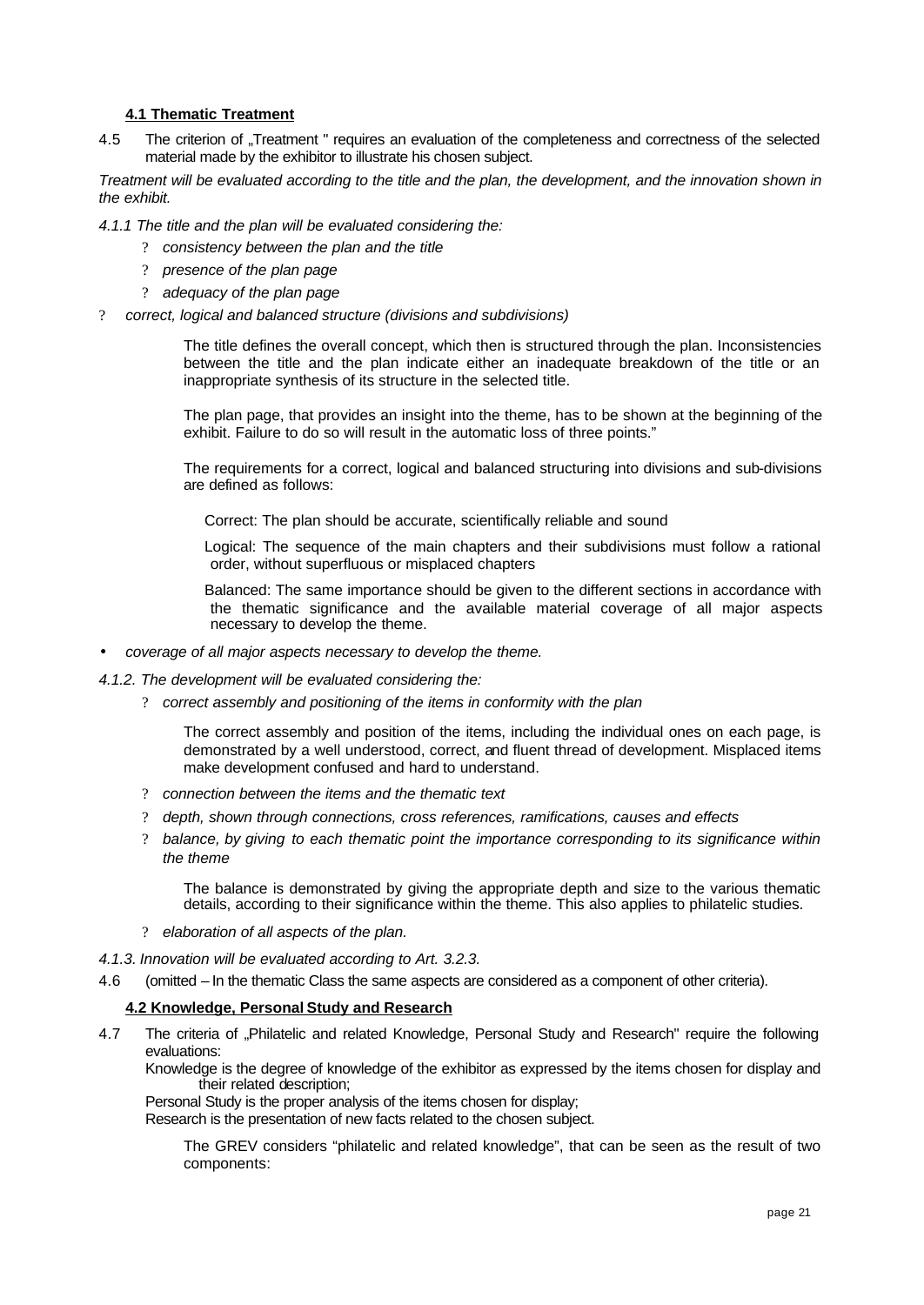- A "concept" related knowledge. In almost all classes is of postal and philatelic nature: issues, usages, printing processes, rates, routes, services, and so on. In thematic philately this "concept" is of a thematic nature: cars, bridges, history, nature, sport, etc.; hence "thematic knowledge" is that which is based on personal study and research and sound knowledge of the subject studied.
- "Philatelic knowledge", that relates to the material used to support the concept. This component is common to all classes.
- *4.2.1 Thematic Knowledge, and its related Personal Study and Research will be evaluated considering the* 
	- ? *appropriateness, conciseness and correctness of thematic text*
	- ? *correct thematic use of the material*

Thematic knowledge refers to the overall knowledge of the theme as expressed in the choice of the items, their correlation and the degree of appropriateness of the accompanying text; the correct thematic use of material is reflected by the degree of appropriateness to cover specific thematic details.

Thematic knowledge is also demonstrated by the use of material that has a thematic qualification, which is not immediately obvious and needs to be discovered by the exhibitor.

Thematic knowledge assumes the absence of thematic errors and avoids pretexts for introducing material not directly related with the theme or unnecessary borderline items.

? *presence of new thematic findings for the theme.*

The level of thematic study and research is evaluated by taking into account the availability of previous studies of the theme, in order to assess how much the treatment took advantage of available thematic and philatelic literature, catalogues and documented research. This will then be compared with the personal research and study shown in the exhibit.

#### *4.2.2 Philatelic Knowledge, Personal Study and Research will be evaluated considering the*

? *full compliance with the rules of postal philately*

The presence and balanced utilisation of all the different philatelic types of material should be obtained by presenting items of all periods and from the largest number of countries, within the possibilities of the chosen theme.

? *presence of the widest possible range of postal-philatelic material and its balanced use*

The full compliance with the rules of postal philately concerns, for instance, the presence of items that are unsuitable for collecting purposes because of their state (e.g. cut stamps or cut postal stationery, improper maximum cards)

? *appropriateness of postal documents*

The suitability of the postal documents considers their philatelic appropriateness, including the number and the justification of borderline items, if any, as well as the selection of items of real philatelic significance rather than of extravagant pieces.

- ? *appropriateness and correctness of philatelic text, when required*
- ? *presence of philatelic studies and related skilful use of important philatelic material.*

Personal philatelic study and research are demonstrated by the presence of:

material which

- has not yet been researched for that theme, or where there has been very little research
- refers to an uncommon area of collecting
- philatelic studies presenting a true, well documented, philatelic in depth analysis and which are not just an excuse for showing an accumulation of more pieces without any serious philatelic foundation.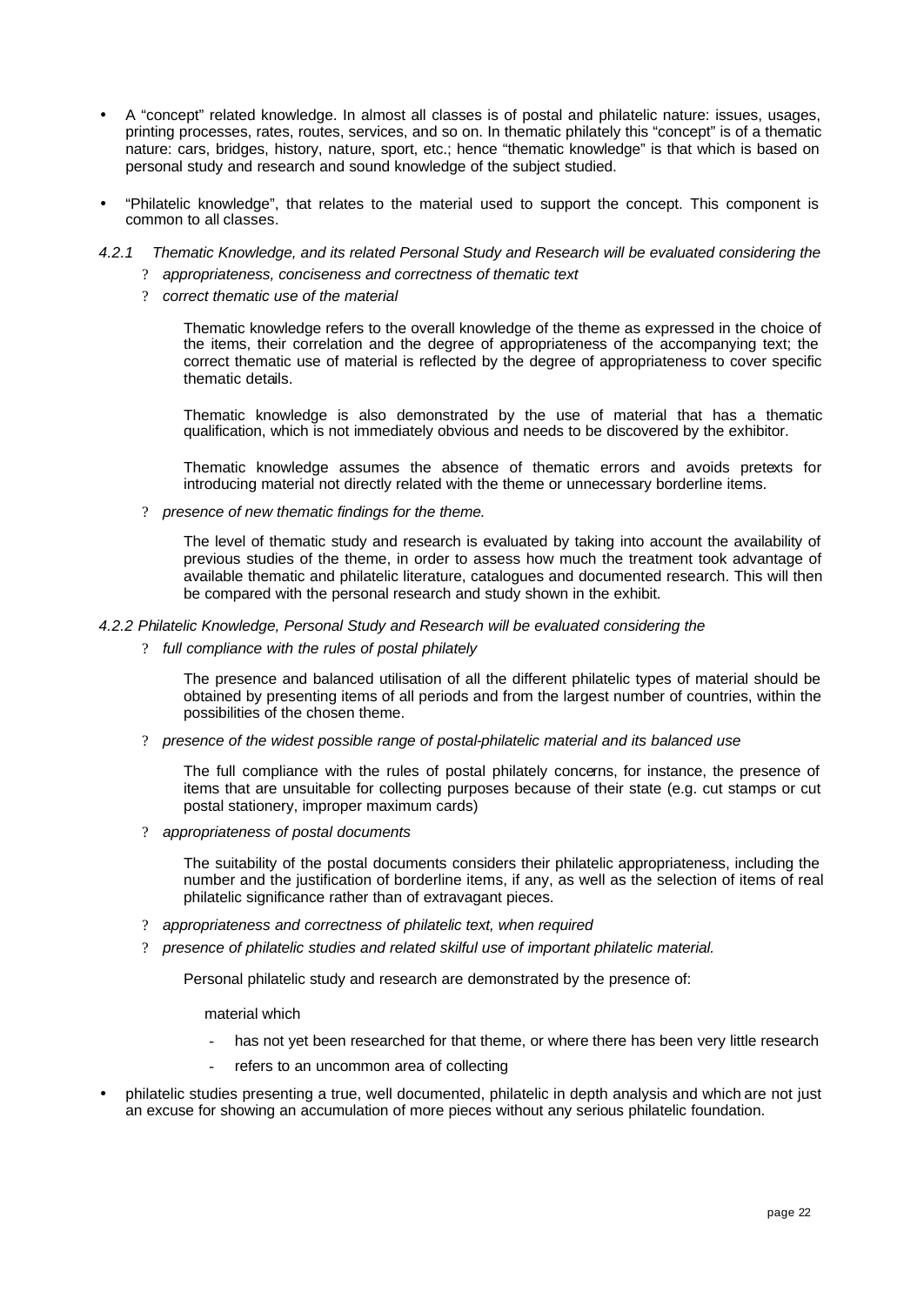### **4.3 Condition and Rarity**

4.8 The criteria of "Condition and Rarity" require an evaluation of the quality of the displayed material considering the standard of the material that exists for the chosen subject, the rarity and the relative difficulty of acquisition of the selected material.

*The criteria of "Condition and Rarity" require an evaluation of the quality of the displayed material considering the standard of the material that exists for the chosen subject, the rarity and the relative difficulty of acquisition of the selected material.*

> The condition is based on the usual overall criteria for evaluation in philately. For modern material good condition is an essential requirement. Booklets should be presented complete with stamps.

> Cancellations must be clear, and allow the stamp design, where thematically relevant, to be clearly visible.

> The rarity is based on objective criteria such as recognised absolute scarcity and difficulty of acquisition.

> It is essential that varieties, proofs, essays, are rarer than the issue itself, in order to increase the philatelic level. The same applies to blocks, strips, etc.

> It is obvious that items which, despite being very rare, have no or insufficient relationship to the theme, should not be included in the evaluation of this criterion.

### **4.4 Presentation**

4.9 The criterion of "Presentation" requires an evaluation of the overall aesthetic appearance of the exhibit.

*The criterion of "Presentation" requires an evaluation of the clarity of display, the text as well as the overall aesthetic balance of the exhibit.* 

> The efforts of the exhibitor are demonstrated by the arrangement of the items and the text on appropriate exhibition pages. Presentation will be evaluated on the basis of:

clarity of the display

clarity of the text

the overall aesthetic balance of the exhibit.

# ARTICLE 5: JUDGING OF EXHIBITS

5.1 Judging of an exhibit will be carried out in general in accordance with Section V of the GREX.

*5.1 Thematic exhibits will be judged by the approved specialists in their respective field and in accordance with the section V, Art. 31 to 46 of the GREX (ref.: GREV, Art. 5.1).*

5.2 Judging is based on the criteria explained in Art. 4 above.

| 1. Treatment and Philatelic Importance                          |     | 30 |
|-----------------------------------------------------------------|-----|----|
| 2. Philatelic and related Knowledge Personal Study and Research | 35  |    |
| 3. Condition and Rarity                                         |     | 30 |
| 4. Presentation                                                 |     | 5. |
| Total                                                           | 100 |    |

Exhibits will be evaluated by allocating points for each of the above criteria. These will be entered on score sheets of an approved format.

5.3 The criteria for evaluating Literature, Thematic and Youth exhibits are shown in the SREV of the concerned classes.

> The thematic jurors must complete an evaluation form in order to be guided towards a thorough and consistent judgement.

*5.2 For thematic exhibits, the following relative terms are presented to lead the Jury to a balanced evaluation (ref.: GREV, Art. 5.2).*